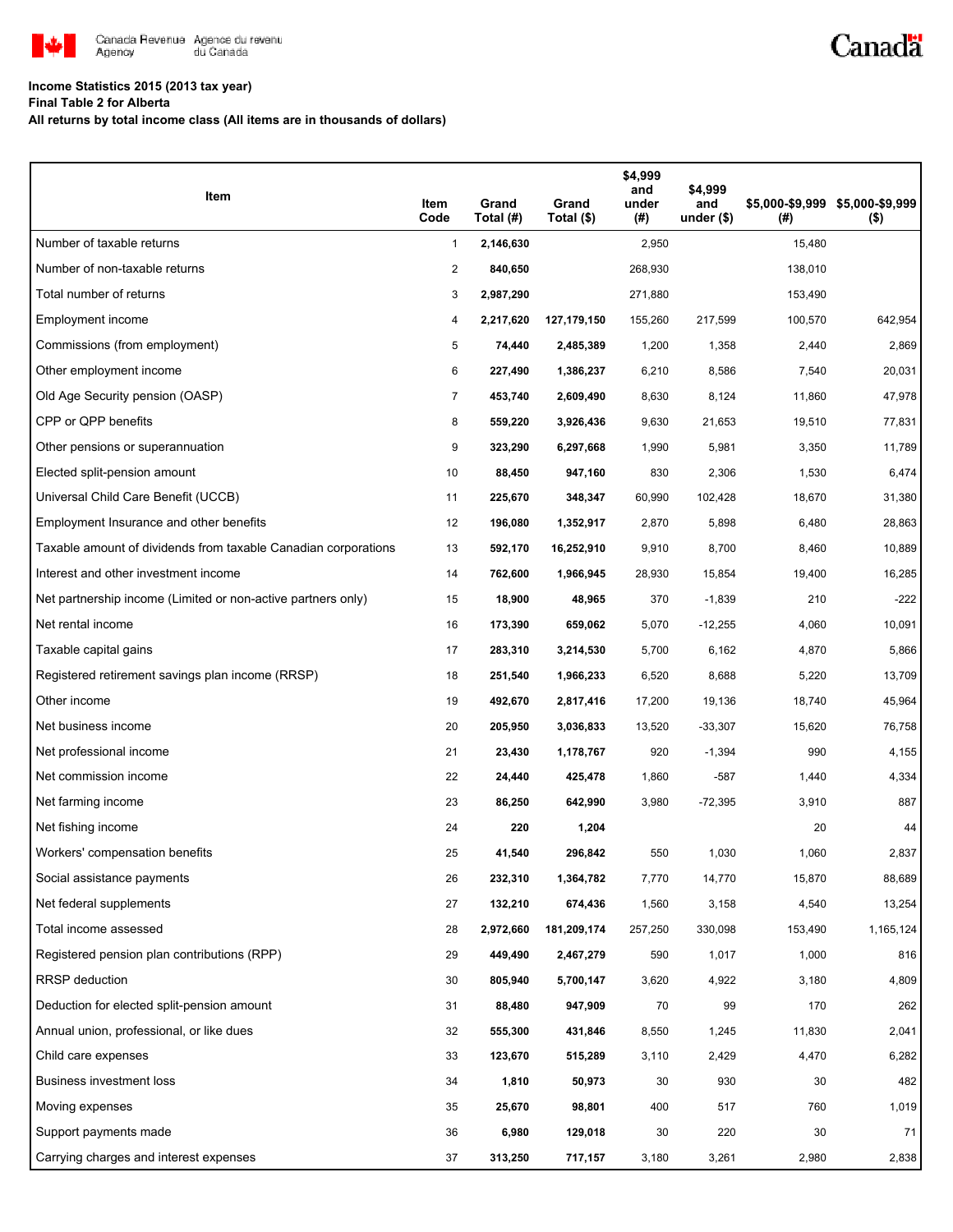

## **Income Statistics 2015 (2013 tax year)**

**Final Table 2 for Alberta**

**All returns by total income class (All items are in thousands of dollars)**

| Item                                                                                           | Item<br>Code | Grand<br>Total (#) | Grand<br>Total (\$) | \$4,999<br>and<br>under<br>(# ) | \$4,999<br>and<br>under $($)$ | (#)     | \$5,000-\$9,999 \$5,000-\$9,999<br>$($ \$) |
|------------------------------------------------------------------------------------------------|--------------|--------------------|---------------------|---------------------------------|-------------------------------|---------|--------------------------------------------|
| Deductions for CPP/QPP contributions on self-employment and<br>other earnings                  | 38           | 162,610            | 137,858             | 2,160                           | 159                           | 13,550  | 2,240                                      |
| Deductions for provincial parental insurance plan (PPIP) premiums<br>on self-employment income | 39           |                    |                     |                                 |                               |         |                                            |
| Exploration and development expenses                                                           | 40           | 12,580             | 167,181             |                                 |                               | 60      | 113                                        |
| Other employment expenses                                                                      | 41           | 111,440            | 590,996             | 440                             | 1,742                         | 610     | 1,317                                      |
| Clergy residence deduction                                                                     | 42           | 3,980              | 56,193              |                                 |                               | 20      | 42                                         |
| Other deductions                                                                               | 43           | 64,080             | 188,984             | 1,930                           | 1,266                         | 1,910   | 1,157                                      |
| Total deductions before adjustments                                                            | 44           | 1,630,000          | 12,201,910          | 22,550                          | 18,590                        | 35,360  | 23,672                                     |
| Social benefits repayment                                                                      | 45           | 66,710             | 194,990             |                                 |                               |         |                                            |
| Net income after adjustments                                                                   | 46           | 2,962,960          | 168,932,315         | 248,370                         | 414,103                       | 153,200 | 1,143,310                                  |
| Canadian Forces personnel and police deduction                                                 | 47           | 310                | 8,320               |                                 |                               |         |                                            |
| Security options deductions                                                                    | 48           | 12,640             | 608,341             |                                 |                               |         |                                            |
| Other payments deductions                                                                      | 49           | 298,450            | 2,335,792           | 9,240                           | 19,031                        | 20,230  | 104,780                                    |
| Non-capital losses of other years                                                              | 50           | 3,390              | 35,819              | 60                              | 293                           | 30      | 116                                        |
| Net capital losses of other years                                                              | 51           | 69,010             | 229,862             | 240                             | 180                           | 260     | 434                                        |
| Capital gains deduction                                                                        | 52           | 13,230             | 914,744             | 60                              | 325                           | 50      | 175                                        |
| Northern residents deductions                                                                  | 53           | 108,200            | 288,790             | 710                             | 348                           | 980     | 1,304                                      |
| Additional deductions                                                                          | 54           | 13,820             | 56,105              | 260                             | 1,574                         | 430     | 1,339                                      |
| Farming/fishing losses of prior years                                                          | 55           | 3,090              | 34,458              | 70                              | 1,376                         | 30      | 159                                        |
| Total deductions from net income                                                               | 56           | 498,560            | 4,514,524           | 10,520                          | 23,132                        | 21,660  | 108,330                                    |
| Taxable income assessed                                                                        | 57           | 2,927,990          | 164,431,837         | 245,020                         | 396,164                       | 146,540 | 1,035,870                                  |
| Basic personal amount                                                                          | 58           | 2,987,210          | 32,817,438          | 271,840                         | 2,930,903                     | 153,480 | 1,669,299                                  |
| Age amount                                                                                     | 59           | 418,290            | 2,509,805           | 10,110                          | 66,572                        | 12,320  | 83,399                                     |
| Spouse or common-law partner amount                                                            | 60           | 252,120            | 1,980,985           | 11,010                          | 100,285                       | 7,060   | 53,513                                     |
| Amount for eligible dependant                                                                  | 61           | 95,070             | 1,005,415           | 7,970                           | 85,651                        | 5,150   | 54,979                                     |
| Amount for children 17 and under                                                               | 62           | 458,530            | 1,878,443           | 20,380                          | 89,926                        | 10,630  | 42,362                                     |
| Amount for infirm dependants age 18 or older                                                   | 63           | 890                | 4,991               | 20                              | 163                           | 20      | 111                                        |
| CPP or QPP contributions through employment                                                    | 64           | 1,954,150          | 3,329,032           | 21,190                          | 4,009                         | 74,110  | 13,077                                     |
| CPP or QPP contributions on self-employment and other earnings                                 | 65           | 162,610            | 137,858             | 2,160                           | 159                           | 13,550  | 2,240                                      |
| Employment Insurance premiums                                                                  | 66           | 1,903,000          | 1,250,310           | 55,620                          | 8,428                         | 88,040  | 11,488                                     |
| PPIP premiums paid                                                                             | 67           |                    |                     |                                 |                               |         |                                            |
| PPIP premiums payable on employment income                                                     | 68           |                    |                     |                                 |                               |         |                                            |
| PPIP premiums payable on self-employment income                                                | 69           |                    |                     |                                 |                               |         |                                            |
| Volunteer firefighters' amount                                                                 | 70           | 3,600              | 10,806              | 70                              | 216                           | 70      | 210                                        |
| Canada employment amount                                                                       | 71           | 2,187,750          | 2,399,387           | 90,050                          | 87,188                        | 102,170 | 111,620                                    |
| Public transit amount                                                                          | 72           | 217,080            | 126,537             | 11,230                          | 3,448                         | 11,210  | 3,698                                      |
| Children's fitness amount                                                                      | 73           | 199,640            | 115,398             | 2,650                           | 1,282                         | 1,740   | 819                                        |
| Children's arts amount                                                                         | 74           | 80,330             | 43,947              | 960                             | 449                           | 590     | 272                                        |

Canadä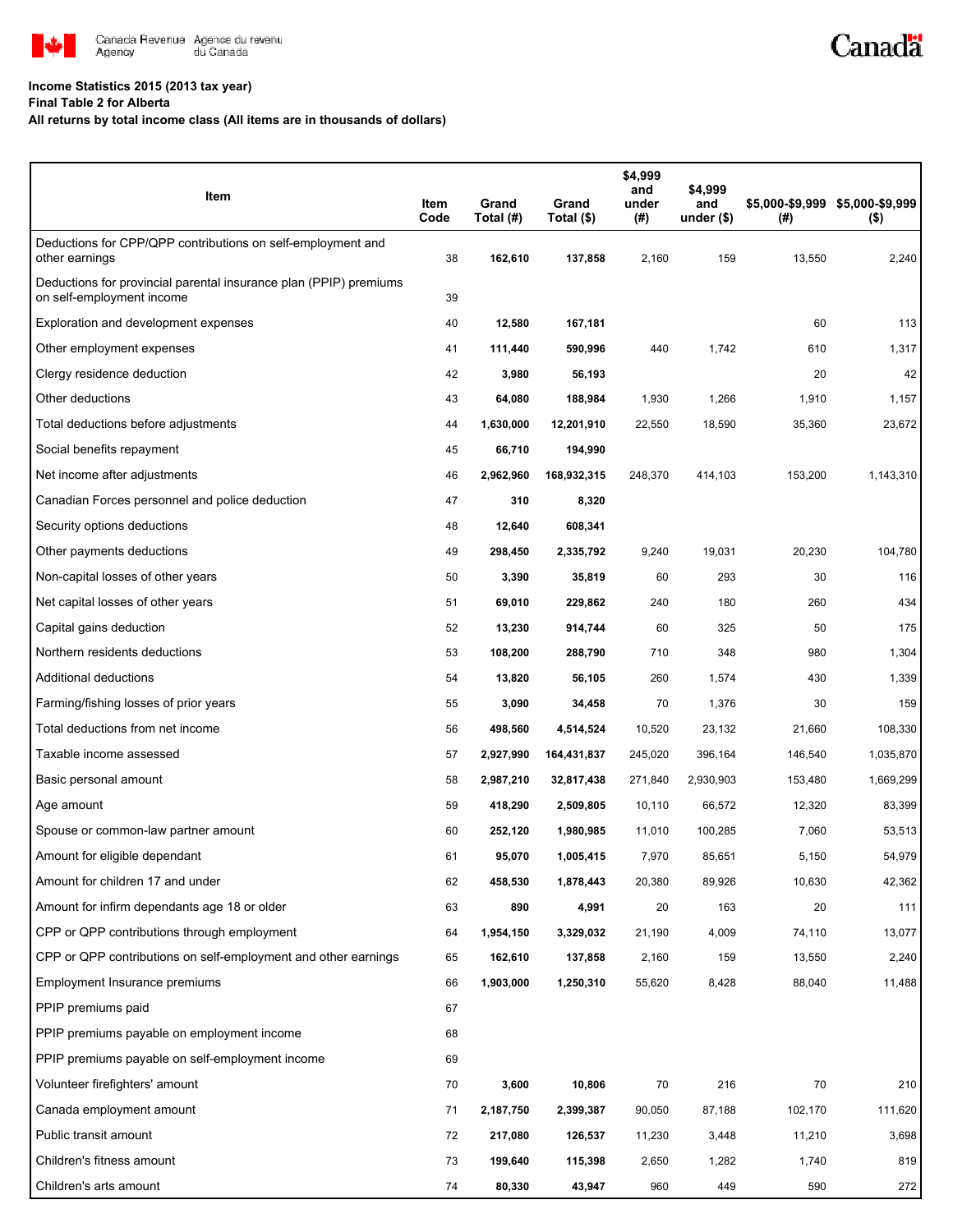

## Canadä

## **Income Statistics 2015 (2013 tax year)**

**Final Table 2 for Alberta**

**All returns by total income class (All items are in thousands of dollars)**

| Item                                                              |              |                    |                     | \$4,999<br>and | \$4,999            |         |                                            |
|-------------------------------------------------------------------|--------------|--------------------|---------------------|----------------|--------------------|---------|--------------------------------------------|
|                                                                   | Item<br>Code | Grand<br>Total (#) | Grand<br>Total (\$) | under<br>(#)   | and<br>under $($)$ | (#)     | \$5,000-\$9,999 \$5,000-\$9,999<br>$($ \$) |
| Home buyers' amount                                               | 75           | 30,510             | 138,546             | 180            | 612                | 100     | 399                                        |
| Pension income amount                                             | 76           | 374,540            | 713,329             | 2,580          | 3,860              | 4,540   | 7,271                                      |
| Caregiver amount                                                  | 77           | 18,190             | 82,808              | 220            | 1,054              | 160     | 685                                        |
| Disability amount                                                 | 78           | 59,360             | 456,937             | 3,000          | 23,797             | 2,880   | 22,262                                     |
| Disability amount transferred from a dependant                    | 79           | 23,080             | 245,764             | 540            | 6,405              | 300     | 3,482                                      |
| Interest paid on student loans                                    | 80           | 80,790             | 43,625              | 410            | 208                | 350     | 117                                        |
| Tuition, education, and textbook amounts                          | 81           | 216,220            | 1,285,771           | 20             | 26                 | 60      | 112                                        |
| Tuition, education, and textbook amounts transferred from a child | 82           | 58,370             | 288,181             | 60             | 219                | 70      | 194                                        |
| Amounts transferred from spouse or common-law partner             | 83           | 104,900            | 537,015             | 9,960          | 50,573             | 5,070   | 26,955                                     |
| Medical expenses                                                  | 84           | 328,200            | 847,992             | 8,190          | 9,050              | 7,700   | 9,329                                      |
| Total tax credits on personal amounts                             | 85           | 2,987,250          | 7,837,918           | 271,850        | 521,173            | 153,490 | 317,685                                    |
| Allowable charitable donations and government gifts               | 86           | 661,560            | 1,592,708           | 1,110          | 276                | 1,600   | 671                                        |
| Eligible cultural and ecological gifts                            | 87           | 600                | 5,818               |                |                    |         |                                            |
| Total tax credit on donations and gifts                           | 88           | 659,690            | 449,771             | 1,140          | 68                 | 1,600   | 174                                        |
| Total federal non-refundable tax credits                          | 89           | 2,987,250          | 8,287,690           | 271,850        | 521,240            | 153,490 | 317,859                                    |
| Federal dividend tax credit                                       | 90           | 546,660            | 2,203,241           | 1,020          | $\overline{2}$     | 940     | $\overline{7}$                             |
| Overseas employment tax credit                                    | 91           | 1,290              | 14,525              |                |                    |         |                                            |
| Minimum tax carryover                                             | 92           | 8,900              | 23,677              |                |                    |         |                                            |
| Basic federal tax                                                 | 93           | 2,082,740          | 22,797,487          | 730            | 88                 | 1,990   | 665                                        |
| Federal Foreign Tax Credit                                        | 94           | 157,410            | 170,857             |                |                    |         |                                            |
| Federal Political contribution tax credit                         | 95           | 19,610             | 3,469               |                |                    |         |                                            |
| <b>Investment Tax Credit</b>                                      | 96           | 3,530              | 4,735               |                |                    |         |                                            |
| Labour-sponsored funds tax credit                                 | 97           | 40                 | 16                  |                |                    |         |                                            |
| Alternative minimum tax payable                                   | 98           | 8,980              | 33,921              |                |                    |         |                                            |
| Net federal tax                                                   | 99           | 2,077,790          | 22,630,153          | 690            | 98                 | 1,960   | 673                                        |
| CPP contributions on self-employment                              | 100          | 162,620            | 275,719             | 2,160          | 317                | 13,550  | 4,481                                      |
| Social Benefits repayment                                         | 101          | 66,710             | 194,990             |                |                    |         |                                            |
| <b>Net Provincial Tax</b>                                         | 102          | 1,871,460          | 9,531,543           | 590            | 54                 | 1,350   | 275                                        |
| Total tax payable                                                 | 103          | 2,146,630          | 32,632,648          | 2,950          | 471                | 15,480  | 5,437                                      |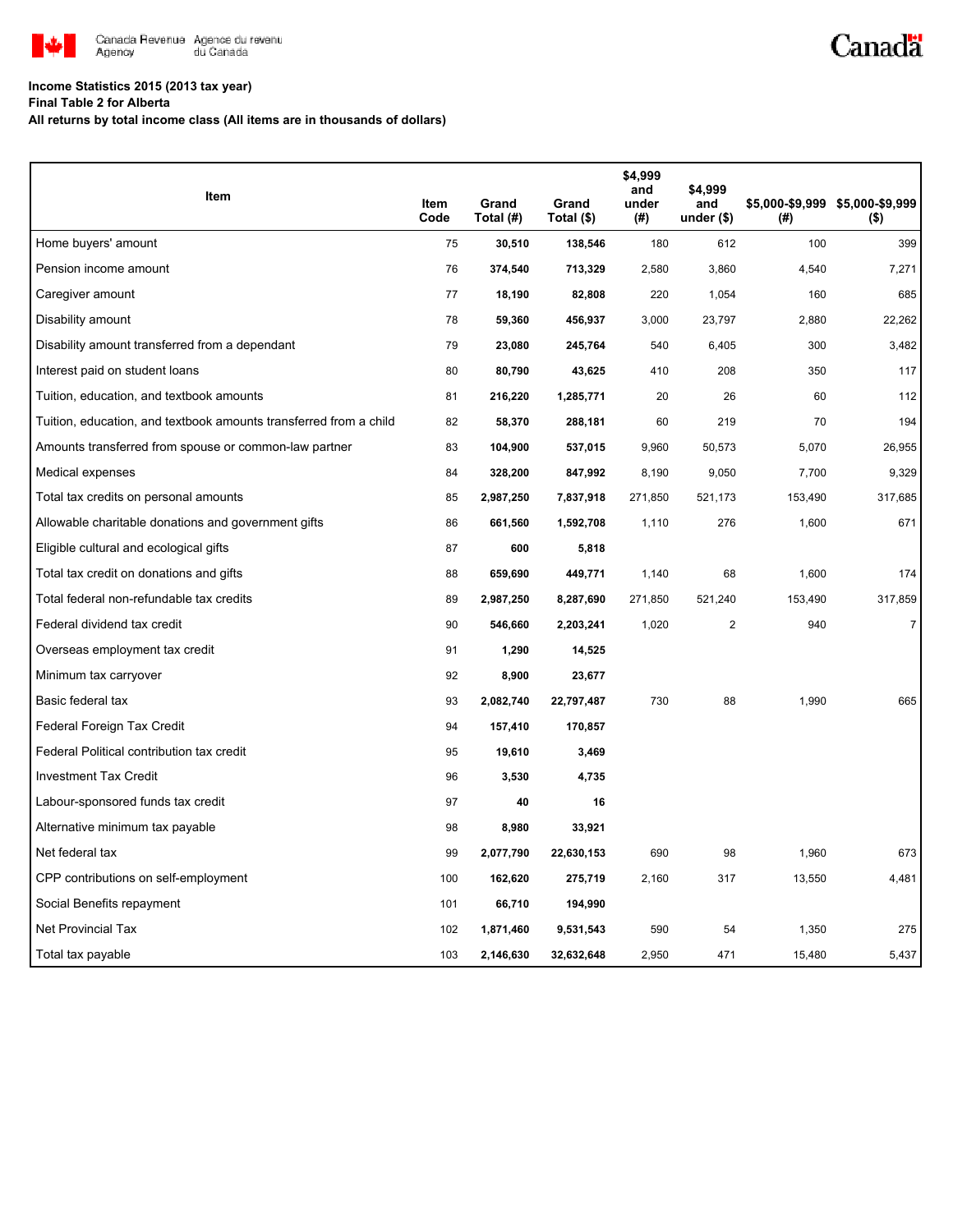| Item                                                                          | Item<br>Code   | (#)     | \$10,000-\$14,999 \$10,000-\$14,999 \$15,000-\$19,999 \$15,000-\$19,999 \$20,000-\$24,999 \$20,000-\$24,999<br>$($ \$) | (# )    | $($ \$)   | (#)     | $($ \$)   |
|-------------------------------------------------------------------------------|----------------|---------|------------------------------------------------------------------------------------------------------------------------|---------|-----------|---------|-----------|
| Number of taxable returns                                                     | $\mathbf{1}$   | 44,820  |                                                                                                                        | 81,910  |           | 110,800 |           |
| Number of non-taxable returns                                                 | $\overline{2}$ | 131,030 |                                                                                                                        | 131,920 |           | 90.560  |           |
| Total number of returns                                                       | 3              | 175,850 |                                                                                                                        | 213,830 |           | 201,360 |           |
| Employment income                                                             | 4              | 107,180 | 1,105,296                                                                                                              | 106,380 | 1,518,566 | 108,970 | 1,997,931 |
| Commissions (from employment)                                                 | 5              | 3,250   | 6,141                                                                                                                  | 3,770   | 10,651    | 3,960   | 15,724    |
| Other employment income                                                       | 6              | 9,500   | 26,915                                                                                                                 | 9,540   | 29,807    | 9,640   | 35,093    |
| Old Age Security pension (OASP)                                               | $\overline{7}$ | 30,580  | 159,809                                                                                                                | 60,590  | 325,721   | 74,630  | 465,706   |
| CPP or QPP benefits                                                           | 8              | 39,150  | 188,823                                                                                                                | 67,500  | 348,081   | 82,130  | 585,117   |
| Other pensions or superannuation                                              | 9              | 8,300   | 27,327                                                                                                                 | 16,880  | 63,514    | 40,390  | 195,169   |
| Elected split-pension amount                                                  | 10             | 3,830   | 20,242                                                                                                                 | 5,700   | 40,239    | 9,170   | 76,862    |
| Universal Child Care Benefit (UCCB)                                           | 11             | 18,130  | 28,032                                                                                                                 | 16,080  | 24,440    | 14,340  | 21,184    |
| Employment Insurance and other<br>benefits                                    | 12             | 10,740  | 66,871                                                                                                                 | 14,030  | 103,444   | 15,670  | 126,398   |
| Taxable amount of dividends from<br>taxable Canadian corporations             | 13             | 14,840  | 23,066                                                                                                                 | 18,060  | 38,815    | 24,390  | 63,579    |
| Interest and other investment income                                          | 14             | 28,870  | 26,366                                                                                                                 | 39,650  | 40,368    | 53,450  | 67,141    |
| Net partnership income (Limited or<br>non-active partners only)               | 15             | 260     | $-241$                                                                                                                 | 340     | $-381$    | 340     | $-36$     |
| Net rental income                                                             | 16             | 4,790   | 14,202                                                                                                                 | 5,700   | 17,096    | 6,730   | 22,801    |
| Taxable capital gains                                                         | 17             | 7,220   | 9,386                                                                                                                  | 8,900   | 13,021    | 12,280  | 17,184    |
| Registered retirement savings plan<br>income (RRSP)                           | 18             | 7,190   | 26,524                                                                                                                 | 9,040   | 35,522    | 11,480  | 48,636    |
| Other income                                                                  | 19             | 22,170  | 58,293                                                                                                                 | 23,720  | 60,894    | 26,370  | 63,258    |
| Net business income                                                           | 20             | 19,860  | 157,966                                                                                                                | 17,700  | 176,834   | 15,700  | 180,661   |
| Net professional income                                                       | 21             | 1,280   | 8,426                                                                                                                  | 1,190   | 10,373    | 1,150   | 11,460    |
| Net commission income                                                         | 22             | 1,720   | 8,565                                                                                                                  | 1,690   | 10,276    | 1,600   | 11,844    |
| Net farming income                                                            | 23             | 7,630   | 37,719                                                                                                                 | 6,060   | 20,338    | 5,770   | 21,696    |
| Net fishing income                                                            | 24             | 10      | 30                                                                                                                     | 10      | 64        | 10      | $-1$      |
| Workers' compensation benefits                                                | 25             | 1,670   | 5,600                                                                                                                  | 2,410   | 10,390    | 3,170   | 15,345    |
| Social assistance payments                                                    | 26             | 19,150  | 108,898                                                                                                                | 74,370  | 611,964   | 66,350  | 264,515   |
| Net federal supplements                                                       | 27             | 16,980  | 79,107                                                                                                                 | 41,440  | 292,793   | 47,350  | 191,501   |
| Total income assessed                                                         | 28             | 175,850 | 2,196,145                                                                                                              | 213,830 | 3,806,936 | 201,360 | 4,504,854 |
| Registered pension plan contributions<br>(RPP)                                | 29             | 1,960   | 2,435                                                                                                                  | 3,290   | 3,316     | 5,590   | 6,541     |
| RRSP deduction                                                                | 30             | 5,950   | 8,629                                                                                                                  | 9,960   | 15,930    | 14,510  | 26,904    |
| Deduction for elected split-pension<br>amount                                 | 31             | 390     | 598                                                                                                                    | 780     | 1,338     | 2,120   | 4,180     |
| Annual union, professional, or like<br>dues                                   | 32             | 14,480  | 3,104                                                                                                                  | 16,020  | 4,032     | 17,520  | 4,908     |
| Child care expenses                                                           | 33             | 5,480   | 10,057                                                                                                                 | 6,270   | 13,836    | 7,000   | 17,989    |
| Business investment loss                                                      | 34             | 30      | 481                                                                                                                    | 50      | 512       | 40      | 535       |
| Moving expenses                                                               | 35             | 1,180   | 1,659                                                                                                                  | 1,570   | 2,246     | 1,770   | 2,899     |
| Support payments made                                                         | 36             | 40      | 262                                                                                                                    | 60      | 212       | 70      | 214       |
| Carrying charges and interest<br>expenses                                     | 37             | 4,800   | 3,585                                                                                                                  | 8,640   | 5,186     | 13,880  | 7,709     |
| Deductions for CPP/QPP contributions<br>on self-employment and other earnings | 38             | 19,260  | 6,439                                                                                                                  | 16,990  | 8,224     | 14,660  | 9,010     |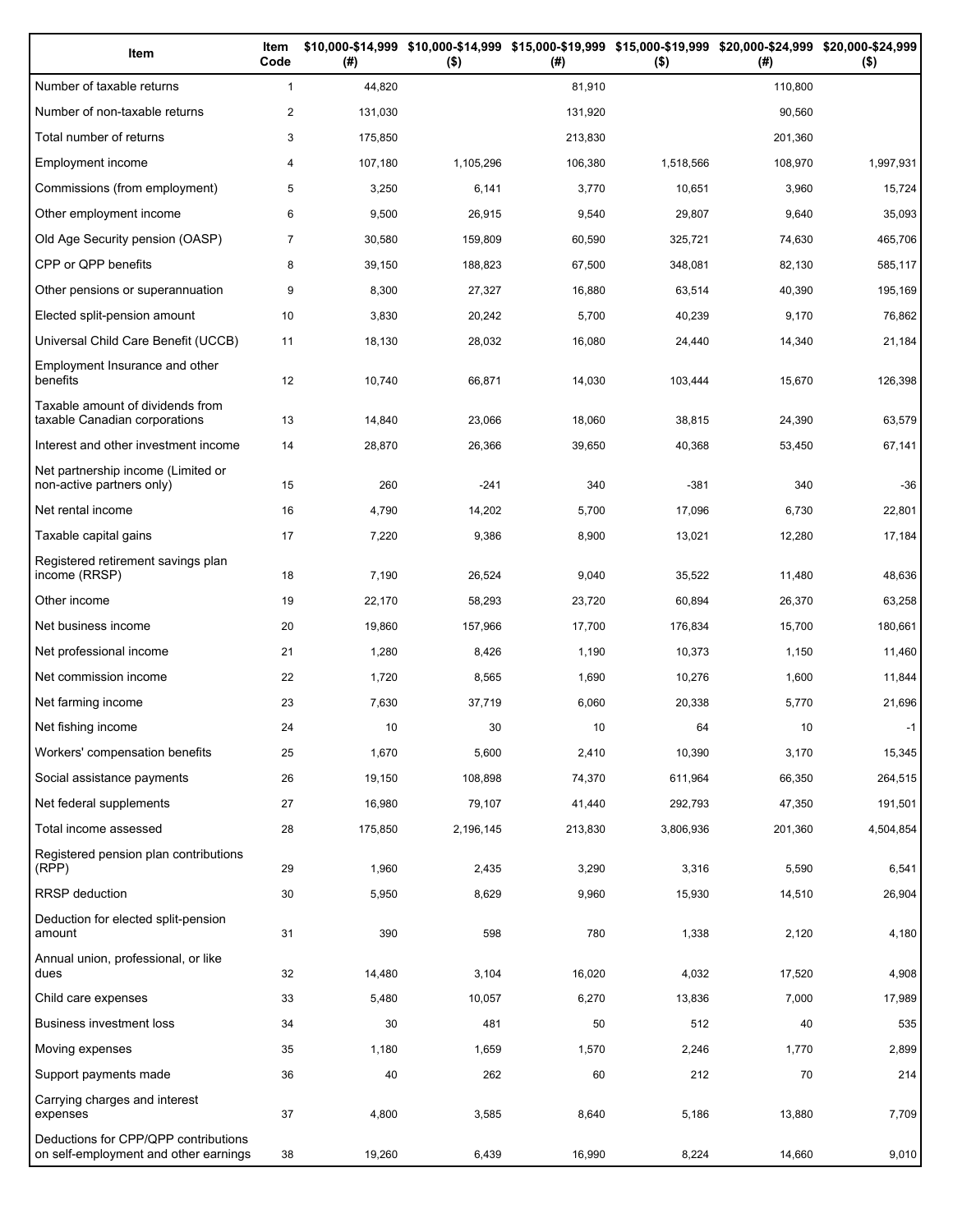| Item                                                                                              | Item<br>Code | (#)     | \$10,000-\$14,999 \$10,000-\$14,999 \$15,000-\$19,999 \$15,000-\$19,999 \$20,000-\$24,999 \$20,000-\$24,999<br>$($ \$) | (#)     | $($ \$)   | (#)     | $($ \$)   |
|---------------------------------------------------------------------------------------------------|--------------|---------|------------------------------------------------------------------------------------------------------------------------|---------|-----------|---------|-----------|
| Deductions for provincial parental<br>insurance plan (PPIP) premiums on<br>self-employment income | 39           |         |                                                                                                                        |         |           |         |           |
| Exploration and development expenses                                                              | 40           |         |                                                                                                                        | 90      | 115       | 130     | 192       |
| Other employment expenses                                                                         | 41           | 960     | 1,916                                                                                                                  | 1,540   | 3,150     | 2,060   | 4,589     |
| Clergy residence deduction                                                                        | 42           | 30      | 123                                                                                                                    | 60      | 259       | 130     | 698       |
| Other deductions                                                                                  | 43           | 2,750   | 1,593                                                                                                                  | 3,650   | 2,616     | 4,480   | 2,874     |
| Total deductions before adjustments                                                               | 44           | 48,480  | 41,154                                                                                                                 | 55,500  | 61,137    | 65,430  | 89,403    |
| Social benefits repayment                                                                         | 45           |         |                                                                                                                        |         |           |         |           |
| Net income after adjustments                                                                      | 46           | 175,700 | 2,155,988                                                                                                              | 213,760 | 3,746,335 | 201,320 | 4,415,901 |
| Canadian Forces personnel and police<br>deduction                                                 | 47           |         |                                                                                                                        |         |           |         |           |
| Security options deductions                                                                       | 48           | 10      | 23                                                                                                                     | 30      | 34        | 40      | 96        |
| Other payments deductions                                                                         | 49           | 32,550  | 193,727                                                                                                                | 82,450  | 915,301   | 71,230  | 471,419   |
| Non-capital losses of other years                                                                 | 50           | 210     | 326                                                                                                                    | 370     | 1,021     | 340     | 1,239     |
| Net capital losses of other years                                                                 | 51           | 510     | 632                                                                                                                    | 940     | 1,103     | 1,740   | 2,063     |
| Capital gains deduction                                                                           | 52           | 110     | 331                                                                                                                    | 180     | 889       | 270     | 1,073     |
| Northern residents deductions                                                                     | 53           | 1,990   | 3,778                                                                                                                  | 3,280   | 7,012     | 4,300   | 9,813     |
| Additional deductions                                                                             | 54           | 730     | 1,751                                                                                                                  | 1,320   | 4,270     | 2,150   | 6,298     |
| Farming/fishing losses of prior years                                                             | 55           | 120     | 602                                                                                                                    | 180     | 744       | 220     | 1,033     |
| Total deductions from net income                                                                  | 56           | 35,450  | 201,172                                                                                                                | 86,560  | 930,374   | 76,530  | 493,041   |
| Taxable income assessed                                                                           | 57           | 172,170 | 1,956,047                                                                                                              | 195,670 | 2,817,376 | 199,750 | 3,923,505 |
| Basic personal amount                                                                             | 58           | 175,850 | 1,925,154                                                                                                              | 213,830 | 2,349,698 | 201,360 | 2,215,614 |
| Age amount                                                                                        | 59           | 30,740  | 210,230                                                                                                                | 60,690  | 415,683   | 74,710  | 511,907   |
| Spouse or common-law partner<br>amount                                                            | 60           | 10,810  | 74,269                                                                                                                 | 11,850  | 85,609    | 14,100  | 97,109    |
| Amount for eligible dependant                                                                     | 61           | 7,490   | 80,684                                                                                                                 | 7,700   | 82,584    | 6,780   | 72,563    |
| Amount for children 17 and under                                                                  | 62           | 16,000  | 66,690                                                                                                                 | 17,510  | 72,593    | 17,420  | 71,248    |
| Amount for infirm dependants age 18<br>or older                                                   | 63           | 30      | 177                                                                                                                    | 40      | 218       | 50      | 302       |
| CPP or QPP contributions through<br>employment                                                    | 64           | 92,460  | 34,150                                                                                                                 | 95,490  | 54,926    | 99,870  | 78,757    |
| CPP or QPP contributions on<br>self-employment and other earnings                                 | 65           | 19,260  | 6,439                                                                                                                  | 16,990  | 8,224     | 14,660  | 9,010     |
| Employment Insurance premiums                                                                     | 66           | 94,320  | 19,342                                                                                                                 | 93,470  | 26,352    | 97,500  | 34,899    |
| PPIP premiums paid                                                                                | 67           |         |                                                                                                                        |         |           |         |           |
| PPIP premiums payable on<br>employment income                                                     | 68           |         |                                                                                                                        |         |           |         |           |
| PPIP premiums payable on<br>self-employment income                                                | 69           |         |                                                                                                                        |         |           |         |           |
| Volunteer firefighters' amount                                                                    | 70           | 80      | 237                                                                                                                    | 110     | 324       | 110     | 339       |
| Canada employment amount                                                                          | 71           | 108,790 | 118,955                                                                                                                | 108,020 | 117,933   | 111,900 | 122,500   |
| Public transit amount                                                                             | 72           | 13,900  | 5,081                                                                                                                  | 15,030  | 6,257     | 15,270  | 7,267     |
| Children's fitness amount                                                                         | 73           | 2,540   | 1,164                                                                                                                  | 3,570   | 1,748     | 4,140   | 1,992     |
| Children's arts amount                                                                            | 74           | 890     | 421                                                                                                                    | 1,230   | 578       | 1,590   | 774       |
| Home buyers' amount                                                                               | 75           | 150     | 574                                                                                                                    | 330     | 1,343     | 590     | 2,457     |
| Pension income amount                                                                             | 76           | 11,350  | 18,447                                                                                                                 | 21,070  | 35,883    | 46,280  | 83,850    |
| Caregiver amount                                                                                  | 77           | 290     | 1,204                                                                                                                  | 470     | 1,817     | 690     | 2,628     |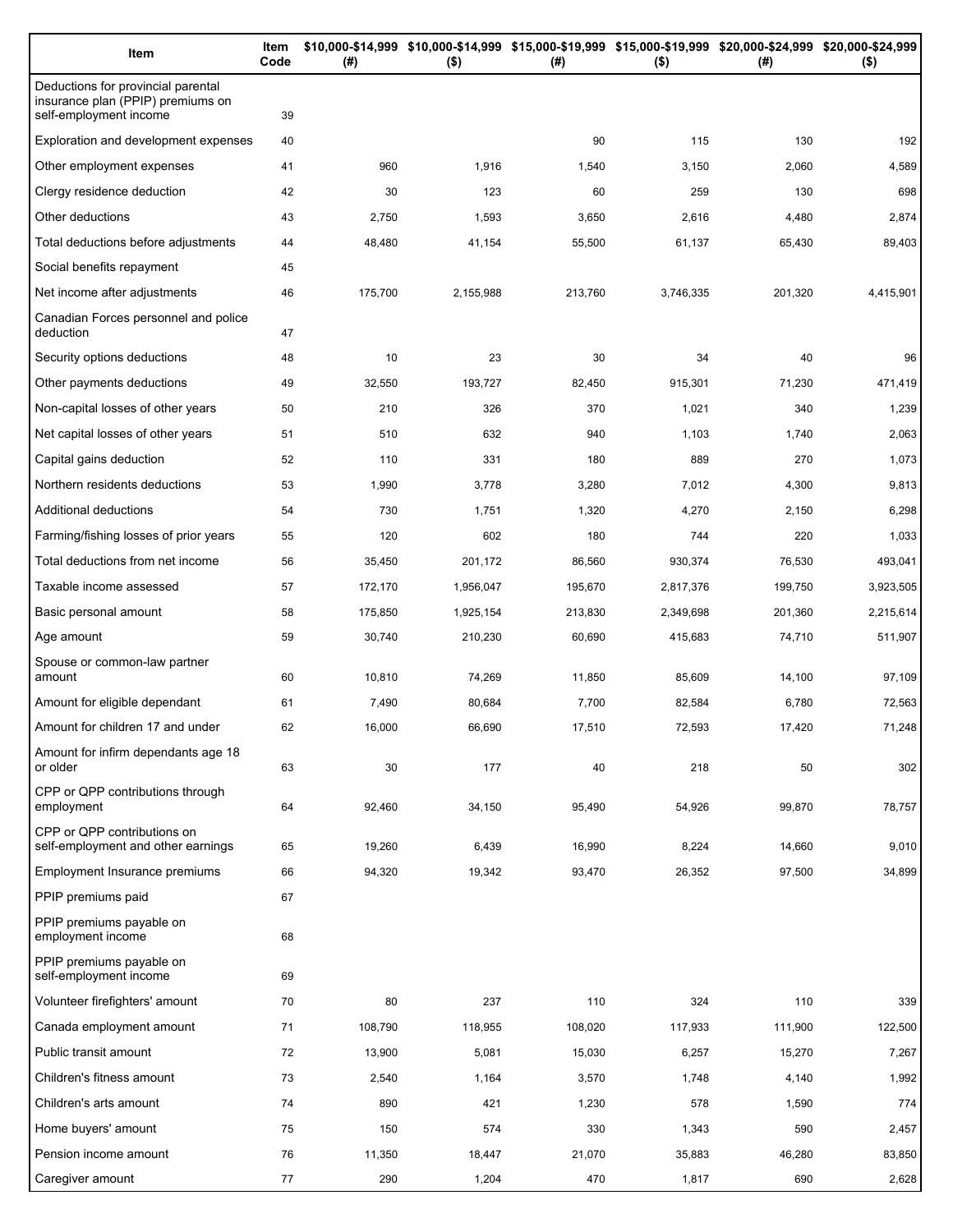| Item                                                                 | Item<br>Code | (#)     | \$10,000-\$14,999 \$10,000-\$14,999 \$15,000-\$19,999 \$15,000-\$19,999 \$20,000-\$24,999 \$20,000-\$24,999<br>$($ \$) | (#)     | $($ \$) | (#)     | $($ \$) |
|----------------------------------------------------------------------|--------------|---------|------------------------------------------------------------------------------------------------------------------------|---------|---------|---------|---------|
| Disability amount                                                    | 78           | 4,660   | 35,667                                                                                                                 | 9,090   | 69,787  | 7,710   | 59,150  |
| Disability amount transferred from a<br>dependant                    | 79           | 490     | 5,313                                                                                                                  | 630     | 6.568   | 760     | 7,304   |
| Interest paid on student loans                                       | 80           | 1.100   | 356                                                                                                                    | 2,500   | 985     | 3,670   | 1,444   |
| Tuition, education, and textbook<br>amounts                          | 81           | 14,340  | 14,343                                                                                                                 | 29,720  | 108,091 | 23,450  | 147,420 |
| Tuition, education, and textbook<br>amounts transferred from a child | 82           | 110     | 274                                                                                                                    | 330     | 1,026   | 600     | 2,330   |
| Amounts transferred from spouse or<br>common-law partner             | 83           | 9.720   | 49,809                                                                                                                 | 12,390  | 68,281  | 12,200  | 67,402  |
| Medical expenses                                                     | 84           | 13,550  | 17,977                                                                                                                 | 20,350  | 31,065  | 32,420  | 60,469  |
| Total tax credits on personal amounts                                | 85           | 175,850 | 403,046                                                                                                                | 213,830 | 532,140 | 201,360 | 548,821 |
| Allowable charitable donations and<br>government gifts               | 86           | 4,930   | 2,137                                                                                                                  | 10,980  | 7,057   | 22,860  | 17,529  |
| Eligible cultural and ecological gifts                               | 87           | 10      | 12                                                                                                                     | 20      | 10      | 40      | 21      |
| Total tax credit on donations and gifts                              | 88           | 4,910   | 549                                                                                                                    | 10,880  | 1,880   | 22,690  | 4,653   |
| Total federal non-refundable tax credits                             | 89           | 175,850 | 403,595                                                                                                                | 213,830 | 534,020 | 201,360 | 553,474 |
| Federal dividend tax credit                                          | 90           | 5,340   | 403                                                                                                                    | 9,560   | 2,037   | 16,590  | 4,858   |
| Overseas employment tax credit                                       | 91           |         |                                                                                                                        |         |         |         |         |
| Minimum tax carryover                                                | 92           | 40      | 8                                                                                                                      | 110     | 54      | 230     | 151     |
| Basic federal tax                                                    | 93           | 31,160  | 6,173                                                                                                                  | 74,790  | 42,071  | 106,830 | 100,153 |
| Federal Foreign Tax Credit                                           | 94           | 480     | 18                                                                                                                     | 1,450   | 79      | 3,120   | 185     |
| Federal Political contribution tax credit                            | 95           |         |                                                                                                                        | 110     | 12      | 480     | 47      |
| <b>Investment Tax Credit</b>                                         | 96           | 100     | 3                                                                                                                      | 70      | 3       | 60      | 13      |
| Labour-sponsored funds tax credit                                    | 97           |         |                                                                                                                        |         |         |         |         |
| Alternative minimum tax payable                                      | 98           |         |                                                                                                                        |         |         |         |         |
| Net federal tax                                                      | 99           | 30,810  | 6,162                                                                                                                  | 74,450  | 42,003  | 106,130 | 99,939  |
| CPP contributions on self-employment                                 | 100          | 19,260  | 12,878                                                                                                                 | 16,990  | 16,449  | 14,660  | 18,019  |
| Social Benefits repayment                                            | 101          |         |                                                                                                                        |         |         |         |         |
| <b>Net Provincial Tax</b>                                            | 102          | 1.700   | 594                                                                                                                    | 14,400  | 1.743   | 67,490  | 20,944  |
| Total tax payable                                                    | 103          | 44,820  | 19,647                                                                                                                 | 81,910  | 60,213  | 110,800 | 138,923 |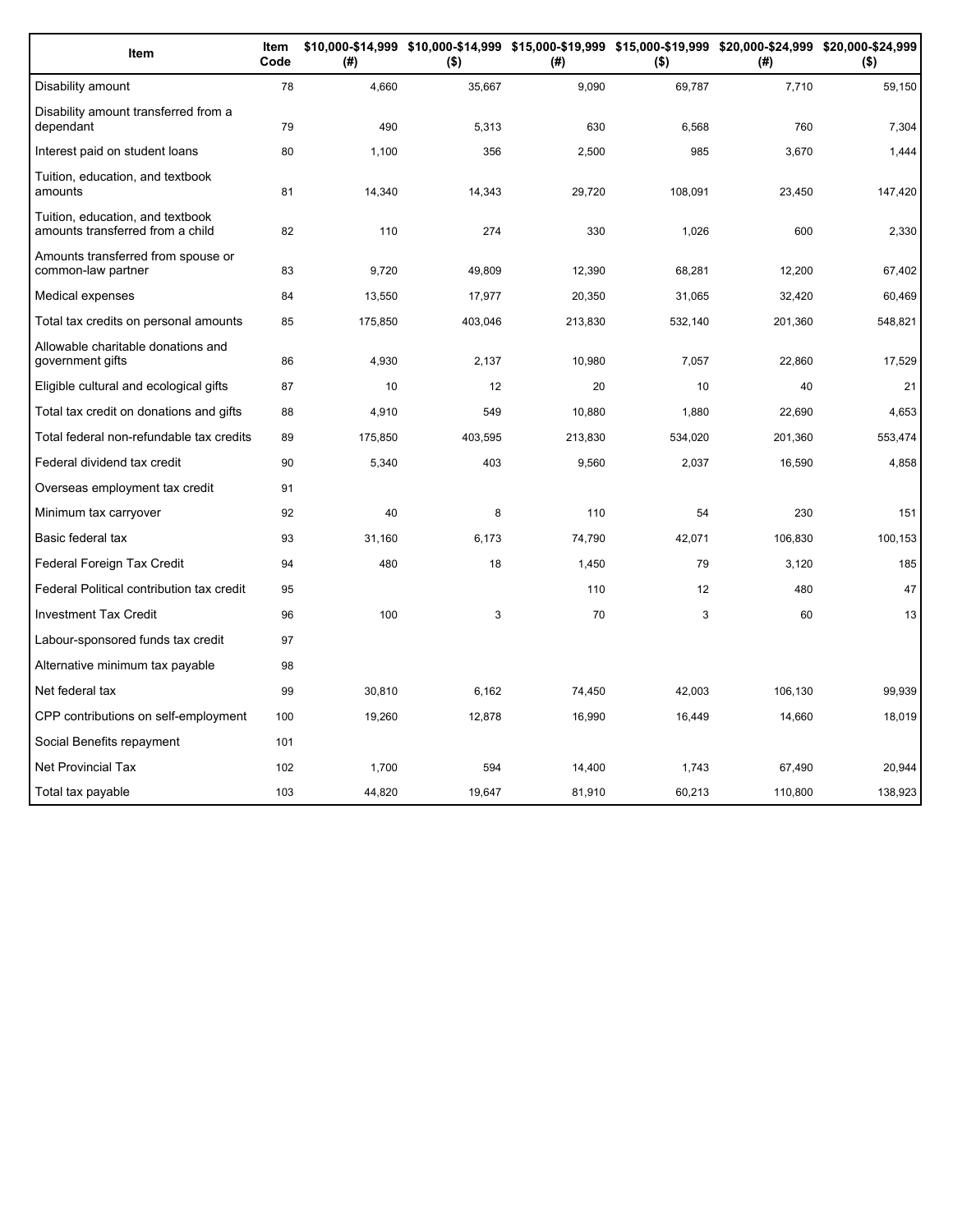| Item                                                                          | Item<br>Code   | (# )    | \$25,000-\$29,999 \$25,000-\$29,999<br>$($ \$) | (# )    | \$30,000-\$34,999 \$30,000-\$34,999 \$35,000-\$39,999 \$35,000-\$39,999<br>$($ \$) | (# )    | $($ \$)   |
|-------------------------------------------------------------------------------|----------------|---------|------------------------------------------------|---------|------------------------------------------------------------------------------------|---------|-----------|
| Number of taxable returns                                                     | $\mathbf{1}$   | 126,810 |                                                | 133,100 |                                                                                    | 135,180 |           |
| Number of non-taxable returns                                                 | $\overline{2}$ | 38,900  |                                                | 16,210  |                                                                                    | 8,830   |           |
| Total number of returns                                                       | 3              | 165,710 |                                                | 149,300 |                                                                                    | 144,010 |           |
| Employment income                                                             | 4              | 109,210 | 2,496,326                                      | 109,070 | 3,004,246                                                                          | 109,860 | 3,555,494 |
| Commissions (from employment)                                                 | 5              | 3,950   | 19,340                                         | 3,900   | 25,530                                                                             | 3,940   | 30,053    |
| Other employment income                                                       | 6              | 9,410   | 36,384                                         | 9,540   | 37,533                                                                             | 9,620   | 39,640    |
| Old Age Security pension (OASP)                                               | $\overline{7}$ | 43,610  | 269,576                                        | 32,060  | 199,055                                                                            | 27,530  | 170,532   |
| CPP or QPP benefits                                                           | 8              | 50,580  | 377,067                                        | 38,580  | 299,461                                                                            | 34,040  | 266,266   |
| Other pensions or superannuation                                              | 9              | 31,880  | 269,926                                        | 27,500  | 330,280                                                                            | 24,890  | 379,799   |
| Elected split-pension amount                                                  | 10             | 8,830   | 90,391                                         | 8,510   | 100,129                                                                            | 7,980   | 103,290   |
| Universal Child Care Benefit (UCCB)                                           | 11             | 12,740  | 18,488                                         | 11,410  | 16,380                                                                             | 10,490  | 15,031    |
| Employment Insurance and other<br>benefits                                    | 12             | 16,790  | 144,695                                        | 16,880  | 143,089                                                                            | 16,060  | 127,389   |
| Taxable amount of dividends from<br>taxable Canadian corporations             | 13             | 24,060  | 115,717                                        | 23,990  | 145.817                                                                            | 25,240  | 198,546   |
| Interest and other investment income                                          | 14             | 41,980  | 61,792                                         | 37,650  | 59,490                                                                             | 36,180  | 57,542    |
| Net partnership income (Limited or<br>non-active partners only)               | 15             | 420     | $-255$                                         | 430     | -66                                                                                | 470     | $-222$    |
| Net rental income                                                             | 16             | 6,550   | 24,048                                         | 6,750   | 24,975                                                                             | 6,910   | 25,253    |
| Taxable capital gains                                                         | 17             | 11,710  | 20,857                                         | 11,460  | 22,811                                                                             | 11,590  | 26,572    |
| Registered retirement savings plan<br>income (RRSP)                           | 18             | 11,360  | 55,664                                         | 11,590  | 61,219                                                                             | 12,390  | 67,238    |
| Other income                                                                  | 19             | 22,750  | 58,241                                         | 21,670  | 57,155                                                                             | 21,700  | 59,905    |
| Net business income                                                           | 20             | 13,770  | 182,608                                        | 12,050  | 171,527                                                                            | 10,770  | 159,184   |
| Net professional income                                                       | 21             | 1,010   | 11,864                                         | 960     | 12,893                                                                             | 870     | 12,891    |
| Net commission income                                                         | 22             | 1,480   | 12,170                                         | 1,440   | 13,748                                                                             | 1,300   | 13,224    |
| Net farming income                                                            | 23             | 4,800   | 27,027                                         | 4,350   | 29,151                                                                             | 3,830   | 24,836    |
| Net fishing income                                                            | 24             | 20      | 59                                             |         |                                                                                    | 10      | 80        |
| Workers' compensation benefits                                                | 25             | 3,310   | 19,295                                         | 3,290   | 20,463                                                                             | 3,300   | 22,938    |
| Social assistance payments                                                    | 26             | 25,900  | 158,378                                        | 9,010   | 47,618                                                                             | 4,570   | 27,080    |
| Net federal supplements                                                       | 27             | 12,410  | 61,015                                         | 3,310   | 15,661                                                                             | 1,560   | 6,701     |
| Total income assessed                                                         | 28             | 165,710 | 4,536,546                                      | 149,300 | 4,844,580                                                                          | 144,010 | 5,395,633 |
| Registered pension plan contributions<br>(RPP)                                | 29             | 8,610   | 12,543                                         | 12,100  | 20,496                                                                             | 16,430  | 33,724    |
| RRSP deduction                                                                | 30             | 19,260  | 39,447                                         | 24,170  | 55,836                                                                             | 30,220  | 75,853    |
| Deduction for elected split-pension<br>amount                                 | 31             | 3,800   | 11,107                                         | 5,240   | 21,652                                                                             | 6,540   | 34,061    |
| Annual union, professional, or like<br>dues                                   | 32             | 19,610  | 6,371                                          | 22,000  | 8,231                                                                              | 24,740  | 10,547    |
| Child care expenses                                                           | 33             | 7,600   | 21,749                                         | 8,130   | 26,891                                                                             | 8,440   | 30,721    |
| Business investment loss                                                      | 34             | 60      | 616                                            | 70      | 1,415                                                                              | 70      | 1,164     |
| Moving expenses                                                               | 35             | 1,910   | 3,532                                          | 1,850   | 3,894                                                                              | 1,700   | 3,793     |
| Support payments made                                                         | 36             | 100     | 396                                            | 140     | 684                                                                                | 140     | 733       |
| Carrying charges and interest<br>expenses                                     | 37             | 13,520  | 9,745                                          | 13,220  | 11,310                                                                             | 13,680  | 12,008    |
| Deductions for CPP/QPP contributions<br>on self-employment and other earnings | 38             | 12,940  | 9,498                                          | 11,330  | 9,466                                                                              | 9,970   | 9,043     |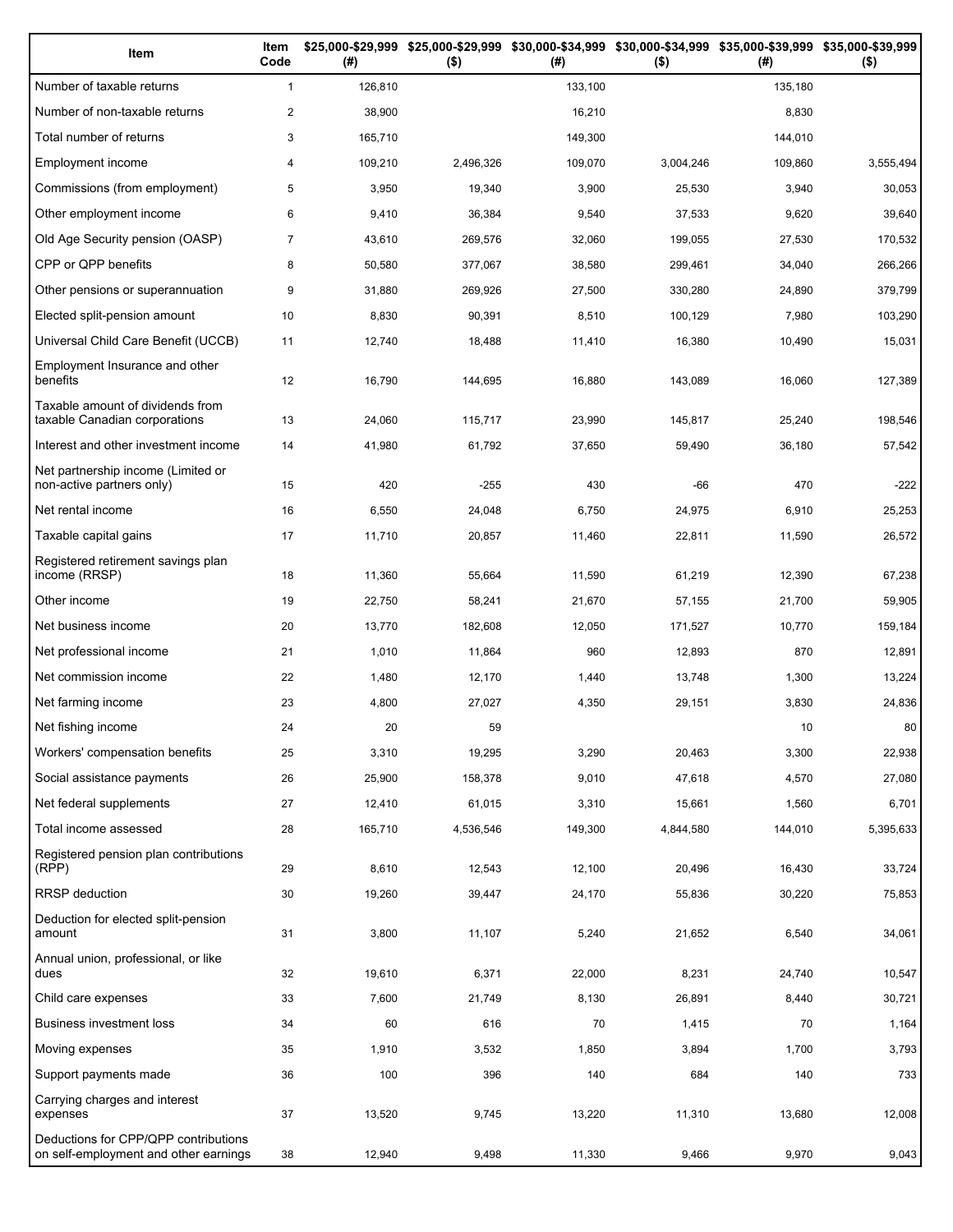| Item                                                                                              | Item<br>Code | (#)     | $($ \$)   | \$25,000-\$29,999 \$25,000-\$29,999 \$30,000-\$34,999 \$30,000-\$34,999 \$35,000-\$39,999 \$35,000-\$39,999<br>(#) | $($ \$)   | (#)     | $($ \$)   |
|---------------------------------------------------------------------------------------------------|--------------|---------|-----------|--------------------------------------------------------------------------------------------------------------------|-----------|---------|-----------|
| Deductions for provincial parental<br>insurance plan (PPIP) premiums on<br>self-employment income | 39           |         |           |                                                                                                                    |           |         |           |
| Exploration and development expenses                                                              | 40           | 180     | 457       | 160                                                                                                                | 332       | 190     | 235       |
| Other employment expenses                                                                         | 41           | 2,670   | 6,654     | 3,190                                                                                                              | 8,587     | 3,800   | 10,831    |
| Clergy residence deduction                                                                        | 42           | 130     | 861       | 180                                                                                                                | 1,320     | 220     | 1,829     |
| Other deductions                                                                                  | 43           | 4,370   | 2,604     | 4,150                                                                                                              | 2,444     | 3,980   | 2,817     |
| Total deductions before adjustments                                                               | 44           | 69,330  | 125,755   | 74,100                                                                                                             | 172,643   | 80,470  | 227,459   |
| Social benefits repayment                                                                         | 45           |         |           |                                                                                                                    |           |         |           |
| Net income after adjustments                                                                      | 46           | 165,670 | 4,411,230 | 149,270                                                                                                            | 4,672,824 | 143,990 | 5,168,607 |
| Canadian Forces personnel and police<br>deduction                                                 | 47           |         |           |                                                                                                                    |           |         |           |
| Security options deductions                                                                       | 48           | 50      | 66        | 50                                                                                                                 | 137       | 60      | 97        |
| Other payments deductions                                                                         | 49           | 29,630  | 238,693   | 12,550                                                                                                             | 83,743    | 8,060   | 56,719    |
| Non-capital losses of other years                                                                 | 50           | 290     | 1,546     | 270                                                                                                                | 1,564     | 210     | 1,531     |
| Net capital losses of other years                                                                 | 51           | 2,220   | 2,439     | 2,540                                                                                                              | 3,576     | 2,670   | 3,581     |
| Capital gains deduction                                                                           | 52           | 360     | 2,076     | 340                                                                                                                | 2,228     | 360     | 3,329     |
| Northern residents deductions                                                                     | 53           | 4,060   | 9,253     | 4,280                                                                                                              | 10,129    | 4,400   | 10,552    |
| Additional deductions                                                                             | 54           | 1,590   | 5,085     | 1,250                                                                                                              | 4,493     | 990     | 4,225     |
| Farming/fishing losses of prior years                                                             | 55           | 210     | 1,277     | 210                                                                                                                | 1,457     | 160     | 1,555     |
| Total deductions from net income                                                                  | 56           | 36,450  | 260,441   | 20,350                                                                                                             | 107,330   | 16,120  | 81,600    |
| Taxable income assessed                                                                           | 57           | 164,540 | 4,151,110 | 149,130                                                                                                            | 4,565,633 | 143,850 | 5,087,286 |
| Basic personal amount                                                                             | 58           | 165,700 | 1,824,596 | 149,300                                                                                                            | 1,644,668 | 144,010 | 1,587,021 |
| Age amount                                                                                        | 59           | 43,660  | 299,189   | 32,130                                                                                                             | 220,067   | 27,600  | 180,590   |
| Spouse or common-law partner<br>amount                                                            | 60           | 13,750  | 103,111   | 12,560                                                                                                             | 97,872    | 11,280  | 90,582    |
| Amount for eligible dependant                                                                     | 61           | 5,920   | 62,998    | 5,690                                                                                                              | 60,406    | 5,610   | 59,272    |
| Amount for children 17 and under                                                                  | 62           | 17,630  | 71,392    | 18,330                                                                                                             | 72,347    | 19,280  | 76,415    |
| Amount for infirm dependants age 18<br>or older                                                   | 63           | 40      | 251       | 50                                                                                                                 | 266       | 40      | 214       |
| CPP or QPP contributions through<br>employment                                                    | 64           | 101.700 | 102,377   | 103,430                                                                                                            | 127,825   | 104,640 | 154,641   |
| CPP or QPP contributions on<br>self-employment and other earnings                                 | 65           | 12,940  | 9,498     | 11,330                                                                                                             | 9,466     | 9,970   | 9,043     |
| Employment Insurance premiums                                                                     | 66           | 99,200  | 43,805    | 99,440                                                                                                             | 52,686    | 100,330 | 62,222    |
| PPIP premiums paid                                                                                | 67           |         |           |                                                                                                                    |           |         |           |
| PPIP premiums payable on<br>employment income                                                     | 68           |         |           |                                                                                                                    |           |         |           |
| PPIP premiums payable on<br>self-employment income                                                | 69           |         |           |                                                                                                                    |           |         |           |
| Volunteer firefighters' amount                                                                    | 70           | 100     | 297       | 100                                                                                                                | 291       | 140     | 426       |
| Canada employment amount                                                                          | 71           | 112,150 | 122,846   | 112,100                                                                                                            | 122,778   | 112,790 | 123,650   |
| Public transit amount                                                                             | 72           | 14,180  | 8,131     | 12,890                                                                                                             | 7,893     | 11,830  | 7,482     |
| Children's fitness amount                                                                         | 73           | 4,950   | 2,428     | 5,710                                                                                                              | 2,780     | 6,270   | 3,001     |
| Children's arts amount                                                                            | 74           | 1,790   | 879       | 2,060                                                                                                              | 992       | 2,320   | 1,143     |
| Home buyers' amount                                                                               | 75           | 800     | 3,417     | 1,190                                                                                                              | 5,250     | 1,530   | 6,638     |
| Pension income amount                                                                             | 76           | 36,760  | 71,051    | 31,510                                                                                                             | 61,668    | 28,430  | 55,759    |
| Caregiver amount                                                                                  | 77           | 740     | 3,067     | 870                                                                                                                | 3,549     | 1,030   | 4,274     |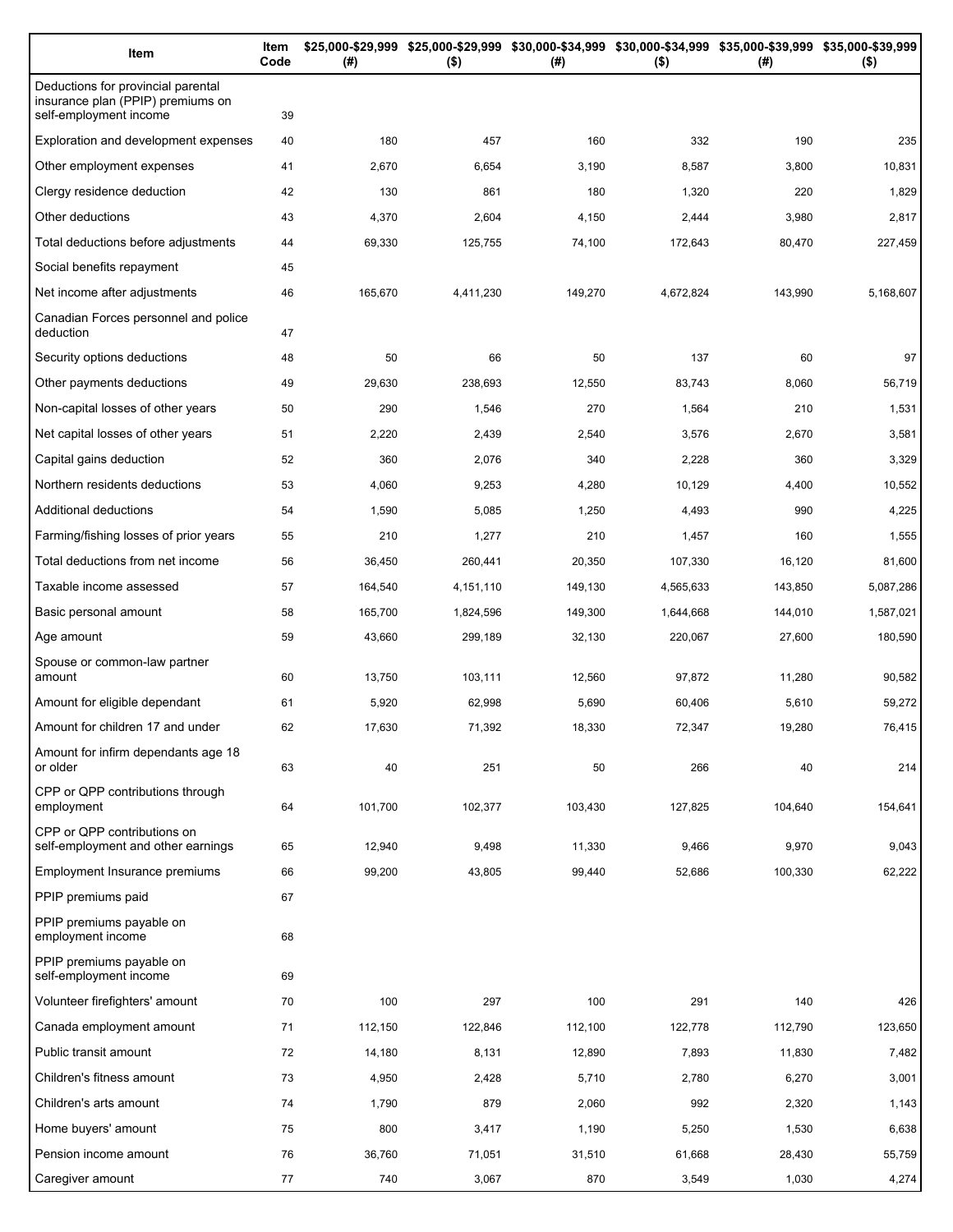| Item                                                                 | Item<br>Code | (#)     | $($ \$) | (#)     | $($ \$) | \$25,000-\$29,999 \$25,000-\$29,999 \$30,000-\$34,999 \$30,000-\$34,999 \$35,000-\$39,999 \$35,000-\$39,999<br>(#) | $($ \$) |
|----------------------------------------------------------------------|--------------|---------|---------|---------|---------|--------------------------------------------------------------------------------------------------------------------|---------|
| Disability amount                                                    | 78           | 6,410   | 49,249  | 4,600   | 35,253  | 3,690                                                                                                              | 28,401  |
| Disability amount transferred from a<br>dependant                    | 79           | 820     | 7,874   | 880     | 8,478   | 1,020                                                                                                              | 10,104  |
| Interest paid on student loans                                       | 80           | 4,590   | 1,868   | 5,510   | 2,524   | 5,960                                                                                                              | 2,789   |
| Tuition, education, and textbook<br>amounts                          | 81           | 19,330  | 141,951 | 17,230  | 132,989 | 15,230                                                                                                             | 117,388 |
| Tuition, education, and textbook<br>amounts transferred from a child | 82           | 1,000   | 4,148   | 1,380   | 6,149   | 1,580                                                                                                              | 7,032   |
| Amounts transferred from spouse or<br>common-law partner             | 83           | 8,450   | 46,364  | 6,240   | 33,723  | 4,730                                                                                                              | 24,474  |
| Medical expenses                                                     | 84           | 32,160  | 77,219  | 29,190  | 71,463  | 26,490                                                                                                             | 66,163  |
| Total tax credits on personal amounts                                | 85           | 165,710 | 458,708 | 149,300 | 417,212 | 144,010                                                                                                            | 401,822 |
| Allowable charitable donations and<br>government gifts               | 86           | 27,000  | 25,622  | 30,170  | 33,076  | 31,880                                                                                                             | 37,914  |
| Eligible cultural and ecological gifts                               | 87           | 50      | 56      | 40      | 28      | 40                                                                                                                 | 23      |
| Total tax credit on donations and gifts                              | 88           | 26,830  | 6,923   | 30,000  | 9,006   | 31,730                                                                                                             | 10,373  |
| Total federal non-refundable tax credits                             | 89           | 165,710 | 465,632 | 149,300 | 426,218 | 144,010                                                                                                            | 412,196 |
| Federal dividend tax credit                                          | 90           | 21,140  | 10,757  | 23,010  | 15,327  | 24,890                                                                                                             | 22,277  |
| Overseas employment tax credit                                       | 91           |         |         |         |         |                                                                                                                    |         |
| Minimum tax carryover                                                | 92           | 300     | 280     | 350     | 419     | 340                                                                                                                | 575     |
| Basic federal tax                                                    | 93           | 123,600 | 173,921 | 129,910 | 250,871 | 131,690                                                                                                            | 332,140 |
| Federal Foreign Tax Credit                                           | 94           | 4,640   | 295     | 5,500   | 379     | 6,090                                                                                                              | 583     |
| Federal Political contribution tax credit                            | 95           | 670     | 82      | 850     | 112     | 940                                                                                                                | 129     |
| <b>Investment Tax Credit</b>                                         | 96           | 40      | 17      | 60      | 25      | 60                                                                                                                 | 25      |
| Labour-sponsored funds tax credit                                    | 97           |         |         |         |         |                                                                                                                    |         |
| Alternative minimum tax payable                                      | 98           |         |         |         |         |                                                                                                                    |         |
| Net federal tax                                                      | 99           | 123.120 | 173,548 | 129,500 | 250,373 | 131,360                                                                                                            | 331,421 |
| CPP contributions on self-employment                                 | 100          | 12,940  | 18,997  | 11,330  | 18,931  | 9,970                                                                                                              | 18,087  |
| Social Benefits repayment                                            | 101          |         |         |         |         |                                                                                                                    |         |
| <b>Net Provincial Tax</b>                                            | 102          | 96,050  | 58,015  | 107,360 | 102,106 | 117,820                                                                                                            | 151,341 |
| Total tax payable                                                    | 103          | 126,810 | 250,577 | 133,100 | 371,426 | 135,180                                                                                                            | 500,870 |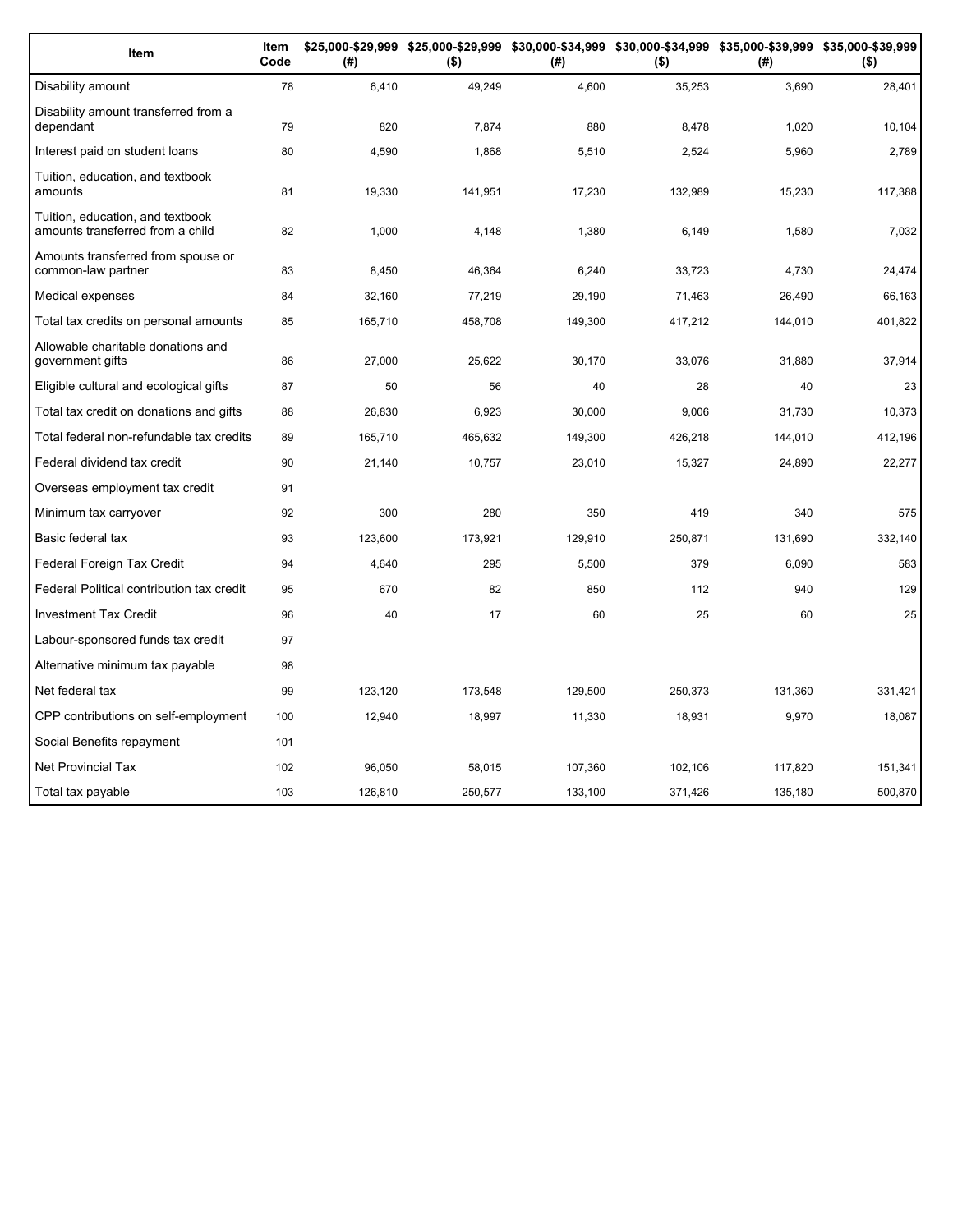| Item                                                                                           | Item<br>Code | (#)     | \$40,000-\$44,999 \$40,000-\$44,999 \$45,000-\$49,999 \$45,000-\$49,999<br>$($ \$) | (# )    | $($ \$)   | \$50,000-<br>\$54,999<br>(#) | \$50,000-<br>\$54,999<br>$($ \$) |
|------------------------------------------------------------------------------------------------|--------------|---------|------------------------------------------------------------------------------------|---------|-----------|------------------------------|----------------------------------|
| Number of taxable returns                                                                      | $\mathbf{1}$ | 138,170 |                                                                                    | 125,850 |           | 116,300                      |                                  |
| Number of non-taxable returns                                                                  | 2            | 5,270   |                                                                                    | 3,210   |           | 2,160                        |                                  |
| Total number of returns                                                                        | 3            | 143,440 |                                                                                    | 129,050 |           | 118,460                      |                                  |
| Employment income                                                                              | 4            | 111,640 | 4,098,578                                                                          | 105,470 | 4,372,382 | 98,590                       | 4,552,853                        |
| Commissions (from employment)                                                                  | 5            | 3,850   | 33,506                                                                             | 3,670   | 38,957    | 3,430                        | 43,401                           |
| Other employment income                                                                        | 6            | 9,780   | 43,322                                                                             | 8,840   | 36,035    | 8,590                        | 36,989                           |
| Old Age Security pension (OASP)                                                                | 7            | 25,760  | 159,060                                                                            | 19,800  | 121,095   | 16,190                       | 98,400                           |
| CPP or QPP benefits                                                                            | 8            | 32,380  | 252,051                                                                            | 25,670  | 203,391   | 21,360                       | 171,304                          |
| Other pensions or superannuation                                                               | 9            | 24,440  | 443,397                                                                            | 19,350  | 424,051   | 16,070                       | 401,268                          |
| Elected split-pension amount                                                                   | 10           | 9,750   | 130,896                                                                            | 5,000   | 61,917    | 3,430                        | 41,493                           |
| Universal Child Care Benefit (UCCB)                                                            | 11           | 9,580   | 13,635                                                                             | 8,230   | 11,837    | 6,980                        | 10,067                           |
| Employment Insurance and other benefits                                                        | 12           | 15,040  | 108,085                                                                            | 13,200  | 91,616    | 10,790                       | 73,447                           |
| Taxable amount of dividends from taxable Canadian<br>corporations                              | 13           | 28,890  | 256,510                                                                            | 25,950  | 270,517   | 25,170                       | 338,661                          |
| Interest and other investment income                                                           | 14           | 37,630  | 64,696                                                                             | 33,150  | 55,610    | 30,660                       | 50,740                           |
| Net partnership income (Limited or non-active<br>partners only)                                | 15           | 530     | $-476$                                                                             | 580     | $-310$    | 500                          | $-309$                           |
| Net rental income                                                                              | 16           | 7,510   | 28,844                                                                             | 7,310   | 26,525    | 7,050                        | 23,596                           |
| Taxable capital gains                                                                          | 17           | 13,110  | 32,112                                                                             | 11,770  | 31,835    | 10,950                       | 33,775                           |
| Registered retirement savings plan income (RRSP)                                               | 18           | 13,630  | 79,306                                                                             | 13,030  | 69,827    | 12,620                       | 65,890                           |
| Other income                                                                                   | 19           | 22,910  | 67,282                                                                             | 21,140  | 63,692    | 19,520                       | 56,929                           |
| Net business income                                                                            | 20           | 10,080  | 158,323                                                                            | 8,920   | 144,726   | 7,560                        | 124,160                          |
| Net professional income                                                                        | 21           | 830     | 13,520                                                                             | 800     | 13,187    | 740                          | 13,286                           |
| Net commission income                                                                          | 22           | 1,250   | 14,337                                                                             | 1,150   | 13,436    | 1,020                        | 13,097                           |
| Net farming income                                                                             | 23           | 4,730   | 54,503                                                                             | 3,640   | 31,718    | 3,100                        | 23,745                           |
| Net fishing income                                                                             | 24           |         |                                                                                    |         |           |                              |                                  |
| Workers' compensation benefits                                                                 | 25           | 3,030   | 22,887                                                                             | 2,760   | 23,560    | 2,530                        | 22,606                           |
| Social assistance payments                                                                     | 26           | 2,600   | 13,131                                                                             | 1,710   | 9,173     | 1,210                        | 6,120                            |
| Net federal supplements                                                                        | 27           | 880     | 3,455                                                                              | 500     | 1,842     | 340                          | 1,341                            |
| Total income assessed                                                                          | 28           | 143,440 | 6,098,285                                                                          | 129,050 | 6,123,307 | 118,460                      | 6,209,810                        |
| Registered pension plan contributions (RPP)                                                    | 29           | 20,800  | 52,025                                                                             | 23,750  | 70,109    | 25,440                       | 86,301                           |
| RRSP deduction                                                                                 | 30           | 35,760  | 98,129                                                                             | 39,170  | 119,554   | 40,460                       | 139,571                          |
| Deduction for elected split-pension amount                                                     | 31           | 6,790   | 47,056                                                                             | 7,170   | 59,418    | 6,590                        | 67,551                           |
| Annual union, professional, or like dues                                                       | 32           | 28,200  | 13,593                                                                             | 29,220  | 16,028    | 29,410                       | 17,954                           |
| Child care expenses                                                                            | 33           | 8,610   | 33,838                                                                             | 7,960   | 34,524    | 7,150                        | 33,547                           |
| <b>Business investment loss</b>                                                                | 34           | 70      | 1,170                                                                              | 70      | 947       | 80                           | 1,417                            |
| Moving expenses                                                                                | 35           | 1,570   | 4,014                                                                              | 1,390   | 3,857     | 1,350                        | 4,753                            |
| Support payments made                                                                          | 36           | 130     | 694                                                                                | 130     | 581       | 160                          | 1,096                            |
| Carrying charges and interest expenses                                                         | 37           | 14,480  | 13,639                                                                             | 13,800  | 14,921    | 13,200                       | 15,227                           |
| Deductions for CPP/QPP contributions on<br>self-employment and other earnings                  | 38           | 9,480   | 9,284                                                                              | 8,370   | 8,782     | 6,720                        | 7,579                            |
| Deductions for provincial parental insurance plan<br>(PPIP) premiums on self-employment income | 39           |         |                                                                                    |         |           |                              |                                  |
| Exploration and development expenses                                                           | 40           | 230     | 468                                                                                | 290     | 688       | 240                          | 525                              |
| Other employment expenses                                                                      | 41           | 4,190   | 12,536                                                                             | 4,510   | 15,473    | 4,920                        | 17,632                           |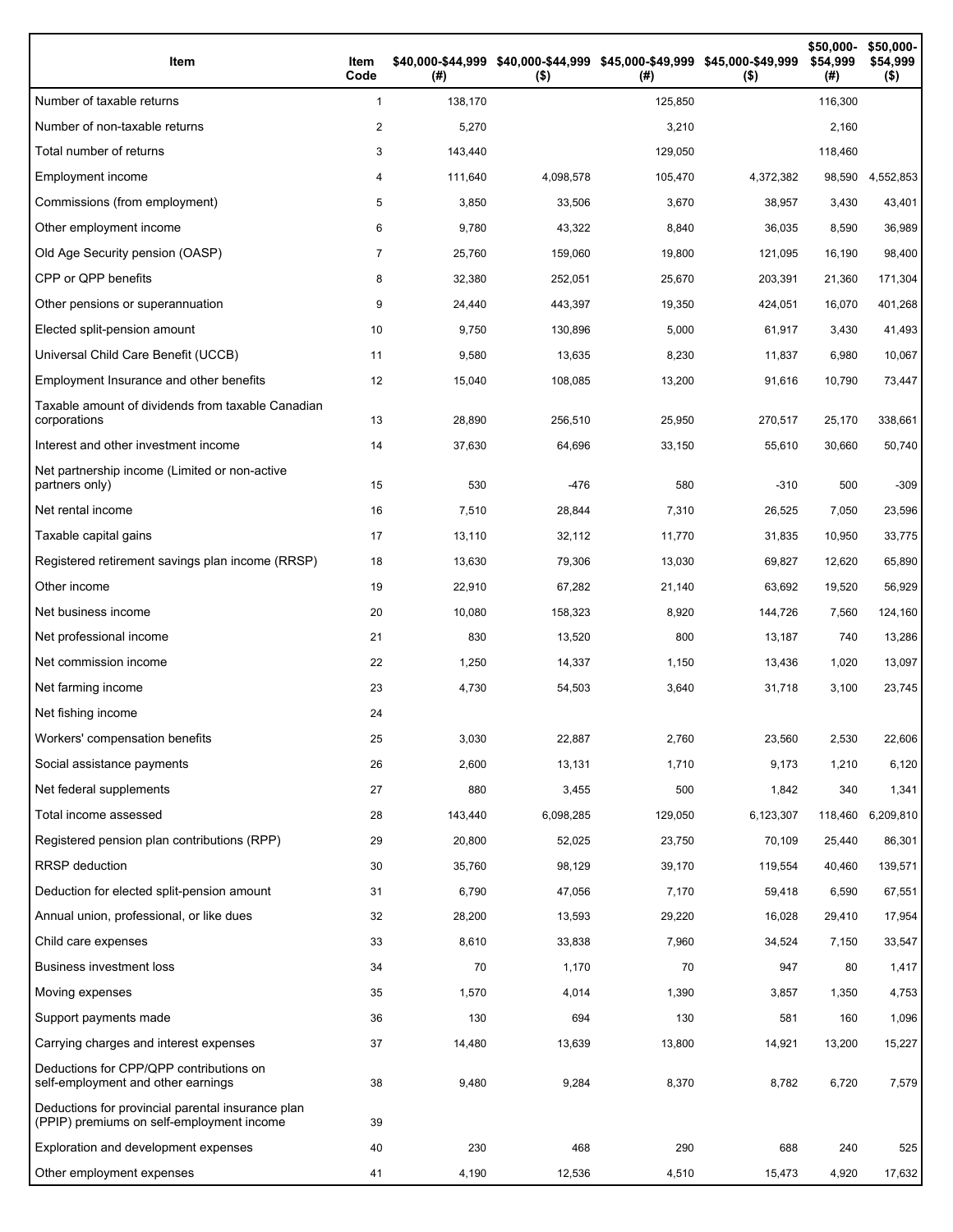| Item                                                                 | Item<br>Code | (#)     | \$40,000-\$44,999 \$40,000-\$44,999 \$45,000-\$49,999 \$45,000-\$49,999<br>$($ \$) | (# )    | $($ \$)   | \$50,000-<br>\$54,999<br>(#) | \$50,000-<br>\$54,999<br>$($ \$) |
|----------------------------------------------------------------------|--------------|---------|------------------------------------------------------------------------------------|---------|-----------|------------------------------|----------------------------------|
| Clergy residence deduction                                           | 42           | 280     | 2,594                                                                              | 290     | 3,286     | 310                          | 3,923                            |
| Other deductions                                                     | 43           | 3,800   | 3,077                                                                              | 3,320   | 3,066     | 2,870                        | 2,876                            |
| Total deductions before adjustments                                  | 44           | 86,900  | 292,243                                                                            | 86,500  | 351,313   | 83,340                       | 400,027                          |
| Social benefits repayment                                            | 45           |         |                                                                                    |         |           |                              |                                  |
| Net income after adjustments                                         | 46           | 143,410 | 5,806,519                                                                          | 129,040 | 5,772,286 | 118,450                      | 5,810,580                        |
| Canadian Forces personnel and police deduction                       | 47           |         |                                                                                    |         |           |                              |                                  |
| Security options deductions                                          | 48           | 120     | 165                                                                                | 120     | 203       | 150                          | 312                              |
| Other payments deductions                                            | 49           | 5,760   | 39,473                                                                             | 4,510   | 34,576    | 3,770                        | 30,121                           |
| Non-capital losses of other years                                    | 50           | 210     | 1,753                                                                              | 190     | 1,611     | 160                          | 1,462                            |
| Net capital losses of other years                                    | 51           | 3,000   | 4,257                                                                              | 2,950   | 4,612     | 2,660                        | 4,355                            |
| Capital gains deduction                                              | 52           | 440     | 4,513                                                                              | 430     | 5,030     | 410                          | 6,221                            |
| Northern residents deductions                                        | 53           | 4,340   | 10,479                                                                             | 4,350   | 10,805    | 4,240                        | 11,155                           |
| Additional deductions                                                | 54           | 770     | 3,717                                                                              | 670     | 2,480     | 500                          | 2,171                            |
| Farming/fishing losses of prior years                                | 55           | 150     | 1,254                                                                              | 130     | 1,247     | 140                          | 1,202                            |
| Total deductions from net income                                     | 56           | 14,110  | 65,651                                                                             | 12,770  | 60,627    | 11,460                       | 57,079                           |
| Taxable income assessed                                              | 57           | 143,340 | 5,740,990                                                                          | 128,980 | 5,711,964 | 118,410                      | 5,754,124                        |
| Basic personal amount                                                | 58           | 143,440 | 1,581,139                                                                          | 129,050 | 1,422,813 | 118,460                      | 1,306,232                        |
| Age amount                                                           | 59           | 25,820  | 152,687                                                                            | 19,850  | 107,533   | 16,230                       | 78,779                           |
| Spouse or common-law partner amount                                  | 60           | 10,510  | 83,089                                                                             | 9,560   | 75,368    | 8,790                        | 68,145                           |
| Amount for eligible dependant                                        | 61           | 5,390   | 57,125                                                                             | 4,700   | 49,503    | 4,380                        | 46,008                           |
| Amount for children 17 and under                                     | 62           | 19,840  | 78,203                                                                             | 19,120  | 75,221    | 18,940                       | 74,810                           |
| Amount for infirm dependants age 18 or older                         | 63           | 40      | 199                                                                                | 30      | 156       | 50                           | 272                              |
| CPP or QPP contributions through employment                          | 64           | 105,620 | 180,577                                                                            | 100,780 | 195,234   | 94,220                       | 201,447                          |
| CPP or QPP contributions on self-employment and<br>other earnings    | 65           | 9,480   | 9,284                                                                              | 8,370   | 8,782     | 6,720                        | 7,579                            |
| Employment Insurance premiums                                        | 66           | 100,750 | 71,398                                                                             | 96,140  | 76,061    | 89,700                       | 74,150                           |
| PPIP premiums paid                                                   | 67           |         |                                                                                    |         |           |                              |                                  |
| PPIP premiums payable on employment income                           | 68           |         |                                                                                    |         |           |                              |                                  |
| PPIP premiums payable on self-employment income                      | 69           |         |                                                                                    |         |           |                              |                                  |
| Volunteer firefighters' amount                                       | 70           | 170     | 507                                                                                | 180     | 525       | 160                          | 480                              |
| Canada employment amount                                             | 71           | 114,520 | 125,619                                                                            | 107,630 | 118,399   | 100,430                      | 110,751                          |
| Public transit amount                                                | 72           | 11,310  | 7,440                                                                              | 10,050  | 6,769     | 9,100                        | 6,274                            |
| Children's fitness amount                                            | 73           | 7,160   | 3,516                                                                              | 7,570   | 3,722     | 7,670                        | 3,835                            |
| Children's arts amount                                               | 74           | 2,700   | 1,300                                                                              | 2,750   | 1,324     | 2,890                        | 1,441                            |
| Home buyers' amount                                                  | 75           | 1,800   | 7,907                                                                              | 2,010   | 8,888     | 2,090                        | 9,377                            |
| Pension income amount                                                | 76           | 28,450  | 55,943                                                                             | 22,020  | 43,120    | 18,090                       | 35,417                           |
| Caregiver amount                                                     | 77           | 1,090   | 4,628                                                                              | 1,150   | 5,144     | 1,060                        | 4,552                            |
| Disability amount                                                    | 78           | 3,030   | 23,284                                                                             | 2,420   | 18,608    | 1,940                        | 14,947                           |
| Disability amount transferred from a dependant                       | 79           | 1,140   | 11,534                                                                             | 1,130   | 11,512    | 1,080                        | 10,996                           |
| Interest paid on student loans                                       | 80           | 6,300   | 3,319                                                                              | 6,110   | 3,359     | 5,400                        | 3,051                            |
| Tuition, education, and textbook amounts                             | 81           | 13,770  | 103,023                                                                            | 11,740  | 82,506    | 10,070                       | 66,658                           |
| Tuition, education, and textbook amounts transferred<br>from a child | 82           | 1,910   | 8,529                                                                              | 1,990   | 8,963     | 2,100                        | 9,551                            |
| Amounts transferred from spouse or common-law<br>partner             | 83           | 3,780   | 19,008                                                                             | 3,050   | 15,447    | 2,680                        | 13,271                           |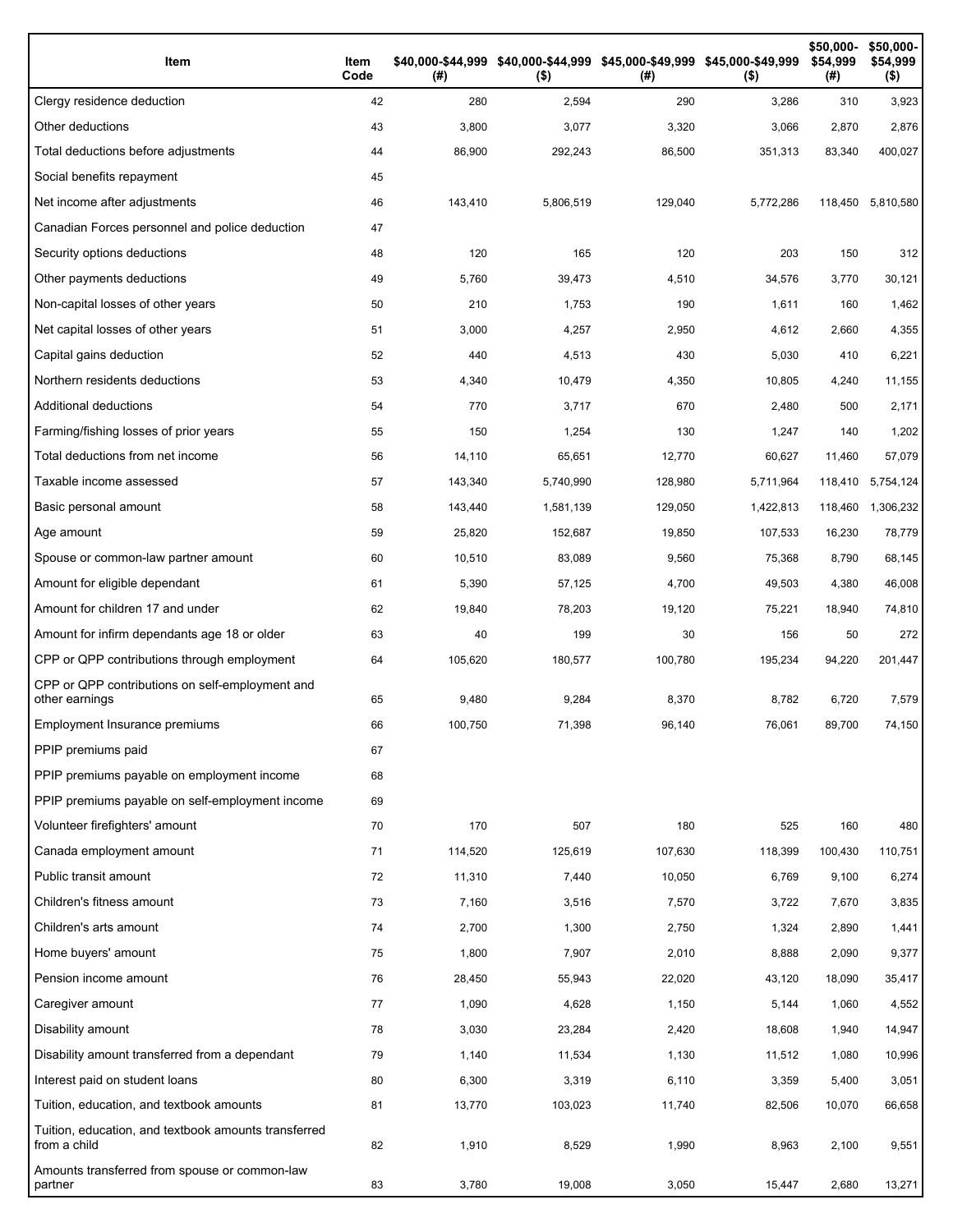| Item                                                | Item<br>Code | (#)     | \$40,000-\$44,999 \$40,000-\$44,999 \$45,000-\$49,999 \$45,000-\$49,999<br>$($ \$) | (#)     | $($ \$) | \$50,000-<br>\$54,999<br>(#) | \$50,000-<br>\$54,999<br>$($ \$) |
|-----------------------------------------------------|--------------|---------|------------------------------------------------------------------------------------|---------|---------|------------------------------|----------------------------------|
| Medical expenses                                    | 84           | 25,070  | 64,543                                                                             | 19,590  | 53,175  | 16,110                       | 44,161                           |
| Total tax credits on personal amounts               | 85           | 143,440 | 398,078                                                                            | 129,050 | 358,841 | 118,460                      | 328,847                          |
| Allowable charitable donations and government gifts | 86           | 34,800  | 48,184                                                                             | 33,340  | 45,816  | 32,470                       | 46,025                           |
| Eligible cultural and ecological gifts              | 87           | 30      | 33                                                                                 | 30      | 22      | 40                           | 29                               |
| Total tax credit on donations and gifts             | 88           | 34,640  | 13,296                                                                             | 33.190  | 12,628  | 32,360                       | 12,705                           |
| Total federal non-refundable tax credits            | 89           | 143,440 | 411,373                                                                            | 129,050 | 371,469 | 118,460                      | 341,552                          |
| Federal dividend tax credit                         | 90           | 28,780  | 30,737                                                                             | 25,980  | 34,092  | 25,250                       | 43,201                           |
| Overseas employment tax credit                      | 91           |         |                                                                                    |         |         |                              |                                  |
| Minimum tax carryover                               | 92           | 350     | 719                                                                                | 330     | 776     | 310                          | 819                              |
| Basic federal tax                                   | 93           | 134,610 | 421,300                                                                            | 123,080 | 471,121 | 113,390                      | 526,314                          |
| Federal Foreign Tax Credit                          | 94           | 7,130   | 824                                                                                | 6,860   | 781     | 6,390                        | 950                              |
| Federal Political contribution tax credit           | 95           | 1,110   | 155                                                                                | 1,000   | 155     | 990                          | 145                              |
| <b>Investment Tax Credit</b>                        | 96           | 70      | 33                                                                                 | 80      | 49      | 90                           | 50                               |
| Labour-sponsored funds tax credit                   | 97           |         |                                                                                    |         |         |                              |                                  |
| Alternative minimum tax payable                     | 98           |         |                                                                                    |         |         | 10                           | 17                               |
| Net federal tax                                     | 99           | 134,330 | 420,303                                                                            | 122,810 | 470,153 | 113,180                      | 525,177                          |
| CPP contributions on self-employment                | 100          | 9,480   | 18,567                                                                             | 8,370   | 17,565  | 6.720                        | 15,158                           |
| Social Benefits repayment                           | 101          |         |                                                                                    |         |         |                              |                                  |
| <b>Net Provincial Tax</b>                           | 102          | 128,860 | 209,104                                                                            | 120,150 | 238,327 | 112,770                      | 265,536                          |
| Total tax payable                                   | 103          | 138,170 | 647,994                                                                            | 125,850 | 726,063 | 116,300                      | 805,887                          |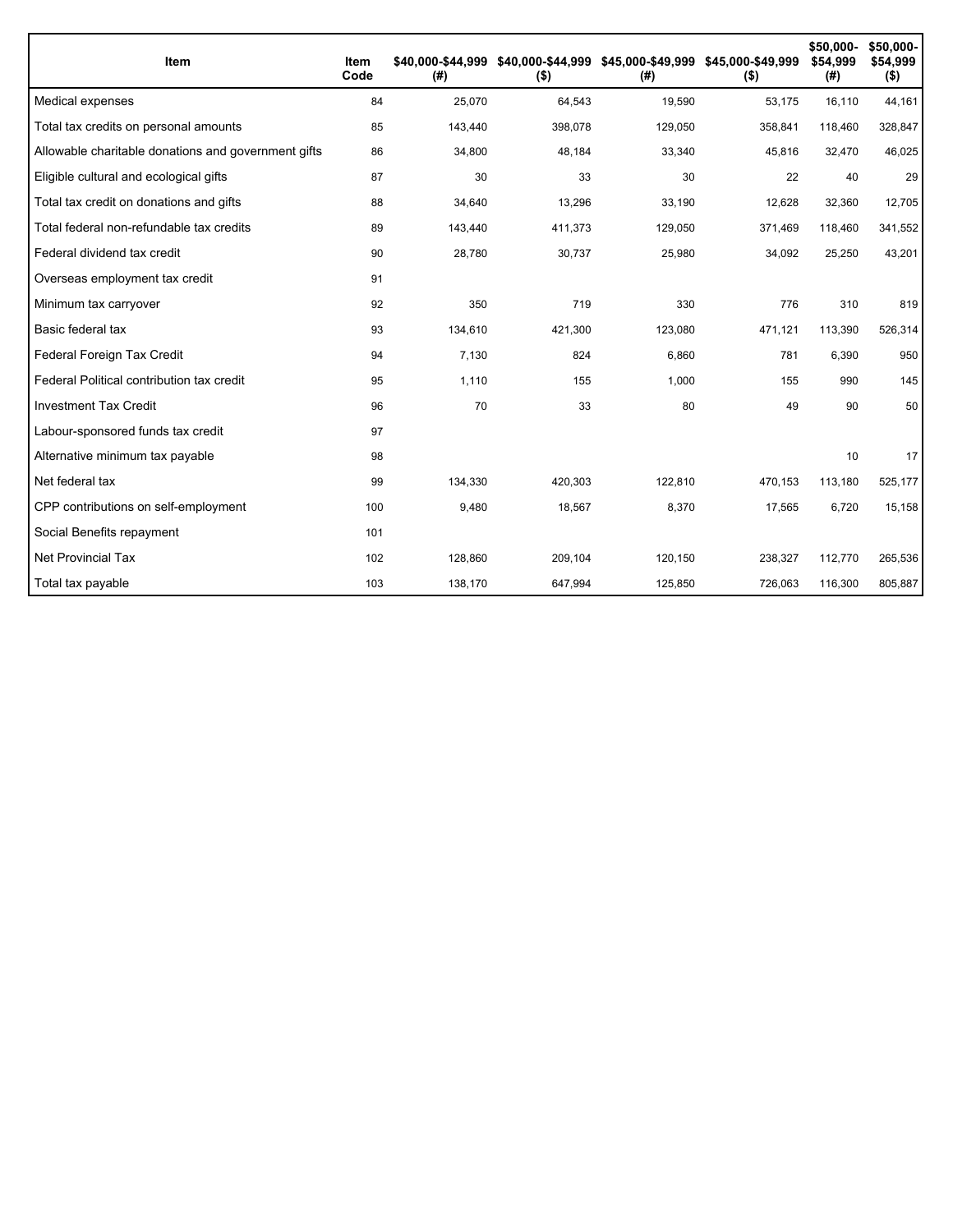| Item                                                                          | Item<br>Code   | (# )    | \$55,000-\$59,999 \$55,000-\$59,999<br>$($ \$) | (# )    | \$60,000-\$69,999 \$60,000-\$69,999 \$70,000-\$79,999 \$70,000-\$79,999<br>$($ \$) | (# )    | $($ \$)    |
|-------------------------------------------------------------------------------|----------------|---------|------------------------------------------------|---------|------------------------------------------------------------------------------------|---------|------------|
| Number of taxable returns                                                     | $\mathbf{1}$   | 105,030 |                                                | 184,650 |                                                                                    | 153,630 |            |
| Number of non-taxable returns                                                 | $\overline{2}$ | 1,380   |                                                | 1,840   |                                                                                    | 850     |            |
| Total number of returns                                                       | 3              | 106,420 |                                                | 186,490 |                                                                                    | 154,480 |            |
| Employment income                                                             | 4              | 90,370  | 4,588,338                                      | 160,790 | 9,250,036                                                                          | 135,220 | 8,989,552  |
| Commissions (from employment)                                                 | 5              | 3,110   | 45,659                                         | 5,420   | 94,242                                                                             | 4,520   | 105,395    |
| Other employment income                                                       | 6              | 8,000   | 34,245                                         | 15,320  | 61,704                                                                             | 14,190  | 52,116     |
| Old Age Security pension (OASP)                                               | $\overline{7}$ | 13,580  | 82,381                                         | 21,860  | 131,699                                                                            | 17,340  | 104,513    |
| CPP or QPP benefits                                                           | 8              | 18,230  | 147,358                                        | 29,500  | 238,620                                                                            | 22,970  | 186,871    |
| Other pensions or superannuation                                              | 9              | 13,790  | 373,015                                        | 22,020  | 650,962                                                                            | 17,450  | 535,768    |
| Elected split-pension amount                                                  | 10             | 2,960   | 36,742                                         | 4,800   | 60,138                                                                             | 4,930   | 66,310     |
| Universal Child Care Benefit (UCCB)                                           | 11             | 5,770   | 8,186                                          | 9,160   | 13,019                                                                             | 6,590   | 9,603      |
| Employment Insurance and other<br>benefits                                    | 12             | 9,230   | 60,197                                         | 14,490  | 91,147                                                                             | 10,150  | 60,098     |
| Taxable amount of dividends from<br>taxable Canadian corporations             | 13             | 23,350  | 315,208                                        | 44,180  | 708,403                                                                            | 39,320  | 717,360    |
| Interest and other investment income                                          | 14             | 27,690  | 48,060                                         | 49,850  | 89,691                                                                             | 43,720  | 85,004     |
| Net partnership income (Limited or<br>non-active partners only)               | 15             | 530     | $-131$                                         | 1,100   | 542                                                                                | 1,010   | 213        |
| Net rental income                                                             | 16             | 6,710   | 22,527                                         | 12,760  | 44,483                                                                             | 11,760  | 42,475     |
| Taxable capital gains                                                         | 17             | 10,440  | 33,780                                         | 19,360  | 73,340                                                                             | 17,750  | 85,056     |
| Registered retirement savings plan<br>income (RRSP)                           | 18             | 11,910  | 64,524                                         | 21,880  | 125,155                                                                            | 18,560  | 114,063    |
| Other income                                                                  | 19             | 18,510  | 55,799                                         | 33,280  | 103,388                                                                            | 29,720  | 97,281     |
| Net business income                                                           | 20             | 6,750   | 116,674                                        | 11,330  | 206,341                                                                            | 8,610   | 169,641    |
| Net professional income                                                       | 21             | 720     | 14,392                                         | 1,330   | 28,275                                                                             | 1,220   | 30,005     |
| Net commission income                                                         | 22             | 860     | 12,287                                         | 1,500   | 24,068                                                                             | 1,200   | 24,923     |
| Net farming income                                                            | 23             | 2,740   | 23,109                                         | 5,070   | 45,059                                                                             | 4,430   | 39,399     |
| Net fishing income                                                            | 24             | 10      | 104                                            | 20      | 136                                                                                | 10      | 29         |
| Workers' compensation benefits                                                | 25             | 2,130   | 19,458                                         | 3,590   | 29,000                                                                             | 2,550   | 20,651     |
| Social assistance payments                                                    | 26             | 790     | 3,747                                          | 960     | 3,944                                                                              | 590     | 2,089      |
| Net federal supplements                                                       | 27             | 220     | 767                                            | 300     | 987                                                                                | 220     | 767        |
| Total income assessed                                                         | 28             | 106,420 | 6,111,711                                      | 186,490 | 12,085,847                                                                         | 154,480 | 11,548,646 |
| Registered pension plan contributions<br>(RPP)                                | 29             | 26,340  | 101,769                                        | 51,250  | 232,585                                                                            | 46,160  | 249,949    |
| RRSP deduction                                                                | 30             | 39,750  | 151,103                                        | 76,210  | 328,997                                                                            | 69,800  | 353,982    |
| Deduction for elected split-pension<br>amount                                 | 31             | 5,760   | 66,207                                         | 9,310   | 122,331                                                                            | 7,390   | 96,383     |
| Annual union, professional, or like<br>dues                                   | 32             | 28,880  | 19,561                                         | 53,470  | 42,023                                                                             | 46,580  | 42,135     |
| Child care expenses                                                           | 33             | 6,260   | 30,444                                         | 10,320  | 54,950                                                                             | 7,930   | 45,276     |
| Business investment loss                                                      | 34             | 60      | 1,328                                          | 130     | 2,298                                                                              | 110     | 2,038      |
| Moving expenses                                                               | 35             | 1,090   | 4,064                                          | 1,930   | 8,769                                                                              | 1,590   | 8,016      |
| Support payments made                                                         | 36             | 200     | 1,220                                          | 350     | 2,487                                                                              | 400     | 3,285      |
| Carrying charges and interest<br>expenses                                     | 37             | 12,240  | 15,011                                         | 23,030  | 29,337                                                                             | 20,520  | 29,963     |
| Deductions for CPP/QPP contributions<br>on self-employment and other earnings | 38             | 4,940   | 6,412                                          | 7,320   | 10,176                                                                             | 4,940   | 7,555      |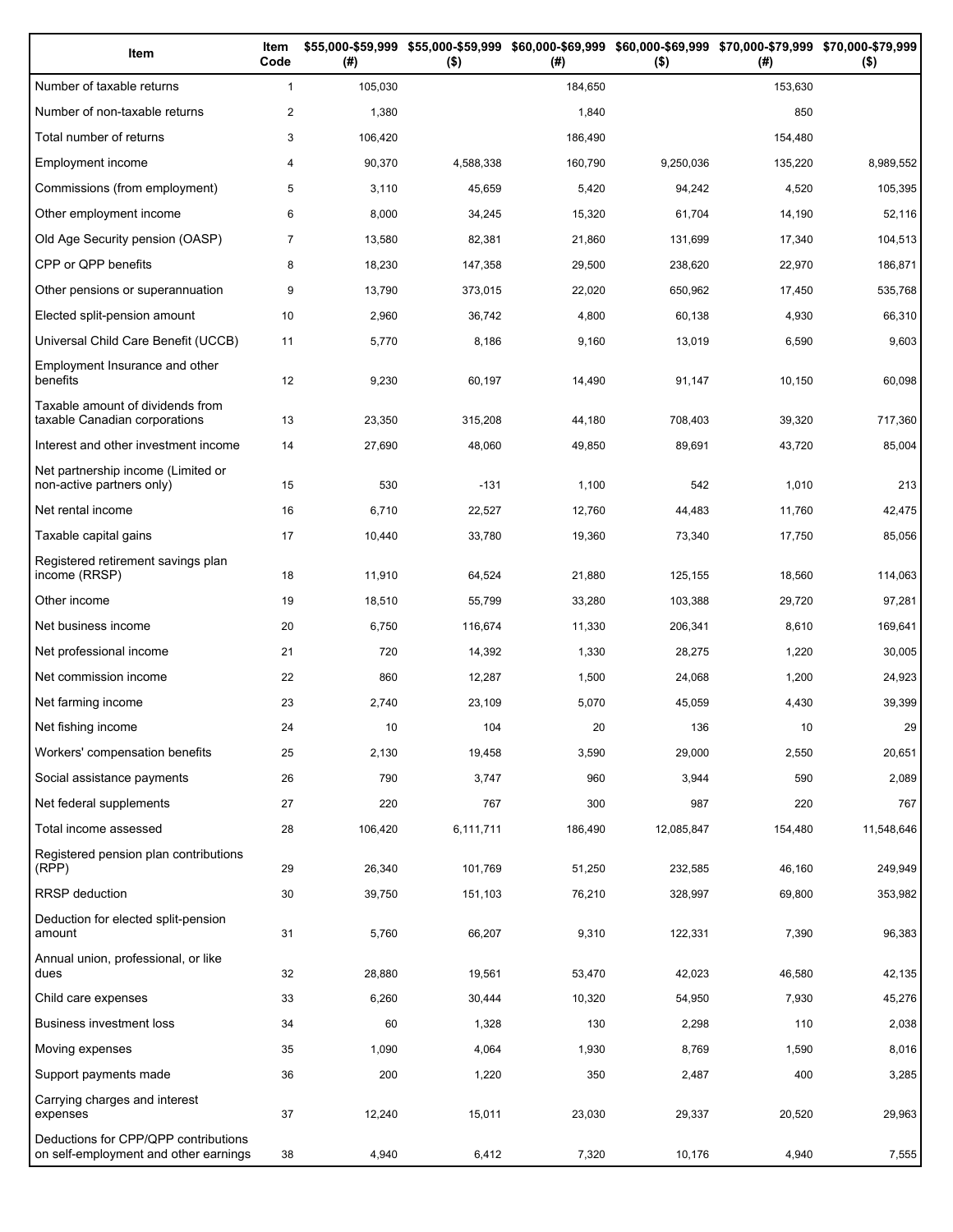| Item                                                                                              | Item<br>Code | (#)     | $($ \$)   | \$55,000-\$59,999 \$55,000-\$59,999 \$60,000-\$69,999 \$60,000-\$69,999 \$70,000-\$79,999 \$70,000-\$79,999<br>(#) | $($ \$)    | (# )    | $($ \$)    |
|---------------------------------------------------------------------------------------------------|--------------|---------|-----------|--------------------------------------------------------------------------------------------------------------------|------------|---------|------------|
| Deductions for provincial parental<br>insurance plan (PPIP) premiums on<br>self-employment income | 39           |         |           |                                                                                                                    |            |         |            |
| Exploration and development expenses                                                              | 40           | 280     | 857       | 540                                                                                                                | 1,427      | 590     | 1,947      |
| Other employment expenses                                                                         | 41           | 4,970   | 18,289    | 10,570                                                                                                             | 41,180     | 9,810   | 41,983     |
| Clergy residence deduction                                                                        | 42           | 330     | 4,804     | 680                                                                                                                | 10,982     | 480     | 8,802      |
| Other deductions                                                                                  | 43           | 2,510   | 2,571     | 4,310                                                                                                              | 6,074      | 3,410   | 5,071      |
| Total deductions before adjustments                                                               | 44           | 77,810  | 423,700   | 141,630                                                                                                            | 893,716    | 121,790 | 896,434    |
| Social benefits repayment                                                                         | 45           |         |           | 5,100                                                                                                              | 4,934      | 11,400  | 10,612     |
| Net income after adjustments                                                                      | 46           | 106,400 | 5,688,442 | 186,470                                                                                                            | 11,187,770 | 154,470 | 10,641,945 |
| Canadian Forces personnel and police<br>deduction                                                 | 47           | 10      | 141       | 60                                                                                                                 | 1,563      | 70      | 1,820      |
| Security options deductions                                                                       | 48           | 170     | 413       | 390                                                                                                                | 979        | 410     | 1,121      |
| Other payments deductions                                                                         | 49           | 2,940   | 23,971    | 4,600                                                                                                              | 33,931     | 3,180   | 23,506     |
| Non-capital losses of other years                                                                 | 50           | 130     | 1,555     | 220                                                                                                                | 2,411      | 150     | 1,649      |
| Net capital losses of other years                                                                 | 51           | 2,680   | 4,803     | 4,980                                                                                                              | 9,734      | 4,730   | 10,266     |
| Capital gains deduction                                                                           | 52           | 410     | 6,396     | 880                                                                                                                | 18,378     | 880     | 23,836     |
| Northern residents deductions                                                                     | 53           | 4,110   | 10,985    | 7,900                                                                                                              | 21,245     | 7,280   | 20,014     |
| Additional deductions                                                                             | 54           | 410     | 1,291     | 560                                                                                                                | 1,644      | 500     | 1,172      |
| Farming/fishing losses of prior years                                                             | 55           | 110     | 1,314     | 200                                                                                                                | 1,924      | 180     | 2,148      |
| Total deductions from net income                                                                  | 56           | 10,530  | 50,877    | 18,940                                                                                                             | 91,891     | 16,550  | 85,572     |
| Taxable income assessed                                                                           | 57           | 106,380 | 5,637,599 | 186,450                                                                                                            | 11,095,929 | 154,460 | 10,556,523 |
| Basic personal amount                                                                             | 58           | 106,420 | 1,173,525 | 186,490                                                                                                            | 2,056,763  | 154,480 | 1,703,874  |
| Age amount                                                                                        | 59           | 13,620  | 57,671    | 21,910                                                                                                             | 71,469     | 17,380  | 33,968     |
| Spouse or common-law partner<br>amount                                                            | 60           | 8,170   | 64,023    | 15,380                                                                                                             | 119,577    | 13,870  | 108,512    |
| Amount for eligible dependant                                                                     | 61           | 3,660   | 38,259    | 5,800                                                                                                              | 60,340     | 4,130   | 42,941     |
| Amount for children 17 and under                                                                  | 62           | 17,650  | 69,682    | 33,240                                                                                                             | 132,940    | 29,920  | 120,654    |
| Amount for infirm dependants age 18<br>or older                                                   | 63           | 40      | 255       | 80                                                                                                                 | 419        | 70      | 352        |
| CPP or QPP contributions through<br>employment                                                    | 64           | 86,750  | 190,711   | 154,580                                                                                                            | 345,760    | 129,920 | 294,060    |
| CPP or QPP contributions on<br>self-employment and other earnings                                 | 65           | 4,940   | 6,412     | 7,320                                                                                                              | 10,176     | 4,940   | 7,555      |
| Employment Insurance premiums                                                                     | 66           | 83,130  | 69,833    | 146,720                                                                                                            | 125,056    | 123,110 | 106,117    |
| PPIP premiums paid                                                                                | 67           |         |           |                                                                                                                    |            |         |            |
| PPIP premiums payable on<br>employment income                                                     | 68           |         |           |                                                                                                                    |            |         |            |
| PPIP premiums payable on<br>self-employment income                                                | 69           |         |           |                                                                                                                    |            |         |            |
| Volunteer firefighters' amount                                                                    | 70           | 200     | 600       | 340                                                                                                                | 1,032      | 350     | 1,047      |
| Canada employment amount                                                                          | 71           | 91,970  | 101,504   | 163,290                                                                                                            | 180,546    | 136,920 | 151,651    |
| Public transit amount                                                                             | 72           | 8,340   | 5,751     | 13,910                                                                                                             | 9,634      | 10,850  | 7,441      |
| Children's fitness amount                                                                         | 73           | 7,710   | 3,945     | 15,210                                                                                                             | 7,989      | 14,510  | 7,738      |
| Children's arts amount                                                                            | 74           | 2,860   | 1,414     | 5,790                                                                                                              | 2,912      | 5,640   | 2,886      |
| Home buyers' amount                                                                               | 75           | 1,940   | 8,728     | 3,660                                                                                                              | 16,651     | 3,310   | 15,195     |
| Pension income amount                                                                             | 76           | 15,540  | 30,463    | 24,840                                                                                                             | 48,551     | 19,820  | 38,792     |
| Caregiver amount                                                                                  | 77           | 1,000   | 4,332     | 1,690                                                                                                              | 7,554      | 1,300   | 5,922      |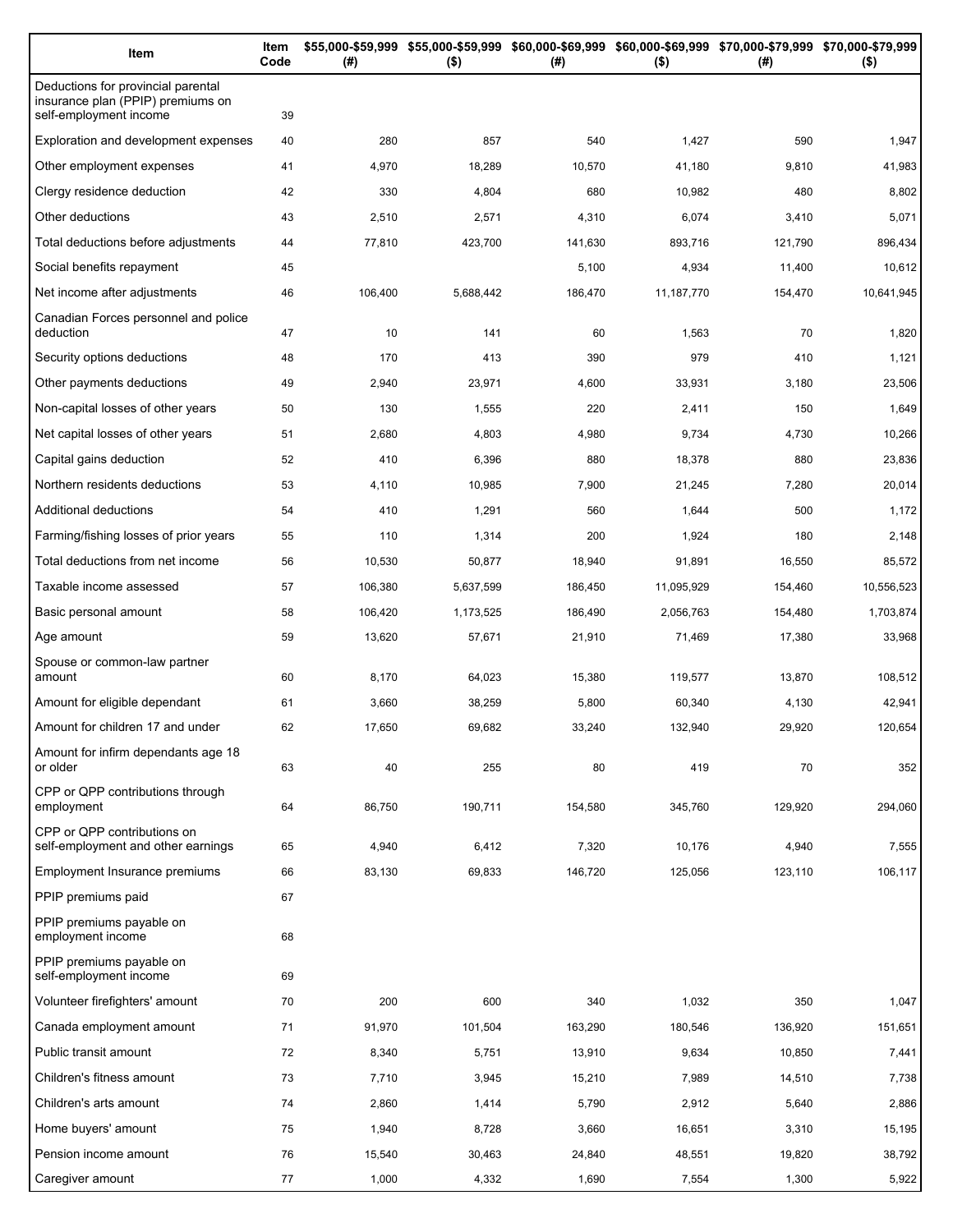| Item                                                                 | Item<br>Code | (#)     | \$55,000-\$59,999 \$55,000-\$59,999 \$60,000-\$69,999 \$60,000-\$69,999 \$70,000-\$79,999 \$70,000-\$79,999<br>$($ \$) | (#)     | $($ \$)   | (# )    | $($ \$)   |
|----------------------------------------------------------------------|--------------|---------|------------------------------------------------------------------------------------------------------------------------|---------|-----------|---------|-----------|
| Disability amount                                                    | 78           | 1,490   | 11,424                                                                                                                 | 2,380   | 18,275    | 1,610   | 12,365    |
| Disability amount transferred from a<br>dependant                    | 79           | 1,070   | 11,099                                                                                                                 | 1,970   | 21,006    | 1,780   | 19,597    |
| Interest paid on student loans                                       | 80           | 4,750   | 2,735                                                                                                                  | 8,620   | 5,427     | 7,260   | 4,805     |
| Tuition, education, and textbook<br>amounts                          | 81           | 8,490   | 55,674                                                                                                                 | 14,150  | 102,219   | 10,470  | 67,414    |
| Tuition, education, and textbook<br>amounts transferred from a child | 82           | 2,170   | 10,231                                                                                                                 | 4,250   | 20,148    | 3,870   | 18,579    |
| Amounts transferred from spouse or<br>common-law partner             | 83           | 2,360   | 11,430                                                                                                                 | 4,130   | 20,016    | 3,460   | 16,370    |
| Medical expenses                                                     | 84           | 13,030  | 36,800                                                                                                                 | 19,530  | 57,898    | 13,360  | 41,489    |
| Total tax credits on personal amounts                                | 85           | 106,420 | 294,988                                                                                                                | 186,490 | 516,377   | 154,480 | 424,442   |
| Allowable charitable donations and<br>government gifts               | 86           | 30,830  | 45,117                                                                                                                 | 57,860  | 89,526    | 51,110  | 83,563    |
| Eligible cultural and ecological gifts                               | 87           | 30      | 26                                                                                                                     | 50      | 29        | 40      | 157       |
| Total tax credit on donations and gifts                              | 88           | 30,740  | 12,471                                                                                                                 | 57,730  | 24,796    | 50,990  | 23,228    |
| Total federal non-refundable tax credits                             | 89           | 106,420 | 307,459                                                                                                                | 186,490 | 541,173   | 154,480 | 447,670   |
| Federal dividend tax credit                                          | 90           | 23,470  | 41,634                                                                                                                 | 44,470  | 94,819    | 39,600  | 96,934    |
| Overseas employment tax credit                                       | 91           |         |                                                                                                                        | 30      | 90        | 30      | 165       |
| Minimum tax carryover                                                | 92           | 290     | 655                                                                                                                    | 660     | 1,652     | 730     | 1,629     |
| Basic federal tax                                                    | 93           | 103,770 | 569,916                                                                                                                | 183,060 | 1,238,547 | 152,910 | 1,306,880 |
| Federal Foreign Tax Credit                                           | 94           | 6.060   | 1,012                                                                                                                  | 11.460  | 2.013     | 11.060  | 2,427     |
| Federal Political contribution tax credit                            | 95           | 930     | 143                                                                                                                    | 1,720   | 276       | 1,530   | 252       |
| <b>Investment Tax Credit</b>                                         | 96           | 90      | 75                                                                                                                     | 170     | 135       | 150     | 118       |
| Labour-sponsored funds tax credit                                    | 97           |         |                                                                                                                        |         |           |         |           |
| Alternative minimum tax payable                                      | 98           | 20      | 9                                                                                                                      | 100     | 49        | 400     | 175       |
| Net federal tax                                                      | 99           | 103,590 | 568,710                                                                                                                | 182,820 | 1,236,172 | 152,750 | 1,304,117 |
| CPP contributions on self-employment                                 | 100          | 4,940   | 12,824                                                                                                                 | 7,320   | 20,353    | 4,940   | 15,109    |
| Social Benefits repayment                                            | 101          |         |                                                                                                                        | 5,100   | 4,934     | 11,400  | 10,612    |
| <b>Net Provincial Tax</b>                                            | 102          | 102,660 | 283,717                                                                                                                | 181,550 | 610,194   | 151,840 | 635,452   |
| Total tax payable                                                    | 103          | 105.030 | 865.288                                                                                                                | 184.650 | 1.871.671 | 153.630 | 1,965,298 |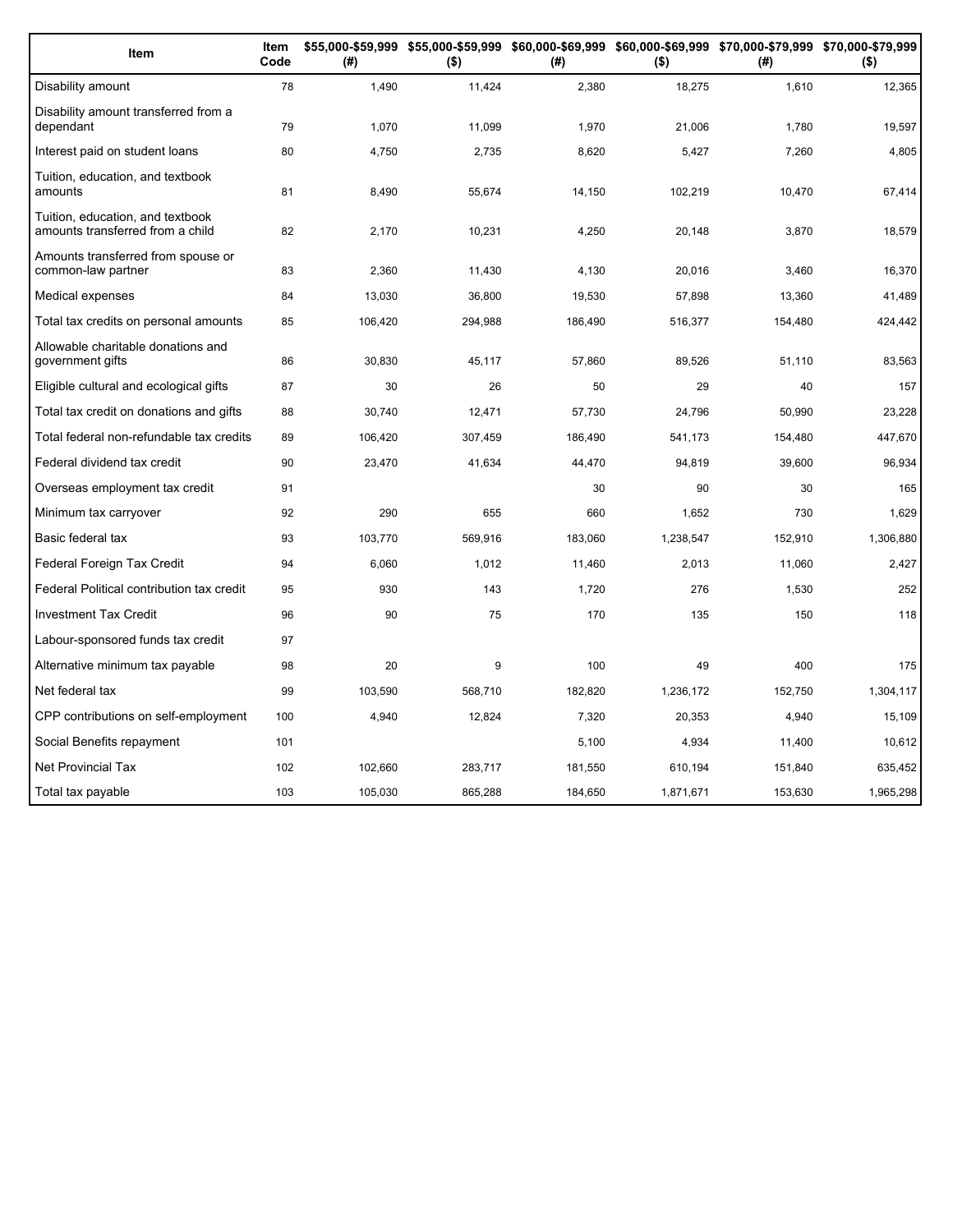| Item                                                              | Item<br>Code   | (# )    | $($ \$)    | (#)     | $($ \$)    | \$80,000-\$89,999 \$80,000-\$89,999 \$90,000-\$99,999 \$90,000-\$99,999 \$100,000-\$149,999 \$100,000-\$149,999<br>(# ) | $($ \$)    |
|-------------------------------------------------------------------|----------------|---------|------------|---------|------------|-------------------------------------------------------------------------------------------------------------------------|------------|
| Number of taxable returns                                         | $\mathbf{1}$   | 124,580 |            | 108,160 |            | 258,460                                                                                                                 |            |
| Number of non-taxable returns                                     | $\overline{2}$ | 380     |            | 210     |            | 500                                                                                                                     |            |
| Total number of returns                                           | 3              | 124,960 |            | 108,370 |            | 258,970                                                                                                                 |            |
| Employment income                                                 | $\overline{4}$ | 112,540 | 8,514,311  | 99,620  | 8,517,884  | 236,680                                                                                                                 | 24,955,359 |
| Commissions (from employment)                                     | 5              | 3,740   | 110,140    | 3,050   | 109,579    | 9,100                                                                                                                   | 469,351    |
| Other employment income                                           | 6              | 13,020  | 44,887     | 12,240  | 37,353     | 37,190                                                                                                                  | 145,017    |
| Old Age Security pension (OASP)                                   | $\overline{7}$ | 10,030  | 58,805     | 7,000   | 40,188     | 16,210                                                                                                                  | 87,674     |
| CPP or QPP benefits                                               | 8              | 14,220  | 116,953    | 10,050  | 82,491     | 23,300                                                                                                                  | 190,750    |
| Other pensions or superannuation                                  | 9              | 11,100  | 372,458    | 8,010   | 276,669    | 19,330                                                                                                                  | 695,075    |
| Elected split-pension amount                                      | 10             | 2,500   | 31,195     | 1,930   | 19,747     | 4,130                                                                                                                   | 39,210     |
| Universal Child Care Benefit<br>(UCCB)                            | 11             | 4,790   | 6,934      | 3,580   | 5,216      | 5,900                                                                                                                   | 8,925      |
| Employment Insurance and other<br>benefits                        | 12             | 7,040   | 39,166     | 4,850   | 25,694     | 9,590                                                                                                                   | 46,443     |
| Taxable amount of dividends from<br>taxable Canadian corporations | 13             | 33,070  | 693,134    | 29,380  | 611,060    | 89,170                                                                                                                  | 2,481,604  |
| Interest and other investment<br>income                           | 14             | 35,790  | 68,821     | 32,020  | 59,282     | 89,050                                                                                                                  | 203,330    |
| Net partnership income (Limited<br>or non-active partners only)   | 15             | 830     | 344        | 810     | 192        | 2,960                                                                                                                   | 1,728      |
| Net rental income                                                 | 16             | 10,450  | 32,727     | 9,520   | 29,660     | 27,560                                                                                                                  | 99,903     |
| Taxable capital gains                                             | 17             | 14,540  | 74,011     | 13,360  | 70,944     | 41,210                                                                                                                  | 301,136    |
| Registered retirement savings<br>plan income (RRSP)               | 18             | 15,530  | 102,431    | 13,500  | 89,889     | 35,140                                                                                                                  | 304,501    |
| Other income                                                      | 19             | 24,670  | 89,893     | 22,160  | 82,392     | 60,960                                                                                                                  | 324,998    |
| Net business income                                               | 20             | 6,780   | 133,605    | 5,660   | 116,864    | 13,120                                                                                                                  | 348,957    |
| Net professional income                                           | 21             | 1,040   | 26,795     | 950     | 29,003     | 2,940                                                                                                                   | 134,847    |
| Net commission income                                             | 22             | 910     | 21,748     | 760     | 20,937     | 1,960                                                                                                                   | 82,251     |
| Net farming income                                                | 23             | 3,610   | 39,418     | 2,930   | 32,672     | 8,080                                                                                                                   | 101,125    |
| Net fishing income                                                | 24             | 20      | 214        |         |            | 20                                                                                                                      | 223        |
| Workers' compensation benefits                                    | 25             | 1,750   | 13,595     | 1,320   | 9,996      | 2,400                                                                                                                   | 22,984     |
| Social assistance payments                                        | 26             | 340     | 1,279      | 240     | 778        | 450                                                                                                                     | 1,670      |
| Net federal supplements                                           | 27             | 130     | 430        | 80      | 255        | 190                                                                                                                     | 709        |
| Total income assessed                                             | 28             | 124,960 | 10,601,143 | 108,370 | 10,274,212 | 258,970                                                                                                                 | 31,065,272 |
| Registered pension plan<br>contributions (RPP)                    | 29             | 41,330  | 268,088    | 42,950  | 346,687    | 81,780                                                                                                                  | 666,823    |
| <b>RRSP</b> deduction                                             | 30             | 62,830  | 362,990    | 59,200  | 373,941    | 154,840                                                                                                                 | 1,412,324  |
| Deduction for elected<br>split-pension amount                     | 31             | 5,250   | 72,471     | 3,910   | 57,411     | 9,600                                                                                                                   | 153,115    |
| Annual union, professional, or like<br>dues                       | 32             | 41,190  | 41,835     | 43,020  | 49,656     | 82,960                                                                                                                  | 103,174    |
| Child care expenses                                               | 33             | 6,230   | 36,452     | 5,210   | 30,821     | 9,130                                                                                                                   | 56,531     |
| Business investment loss                                          | 34             | 110     | 1,716      | 100     | 1,369      | 330                                                                                                                     | 7,510      |
| Moving expenses                                                   | 35             | 1,240   | 7,348      | 1,020   | 6,941      | 2,280                                                                                                                   | 18,875     |
| Support payments made                                             | 36             | 400     | 3,509      | 400     | 3,919      | 1,590                                                                                                                   | 20,303     |
| Carrying charges and interest<br>expenses                         | 37             | 16,950  | 27,071     | 15,770  | 25,730     | 47,530                                                                                                                  | 95,847     |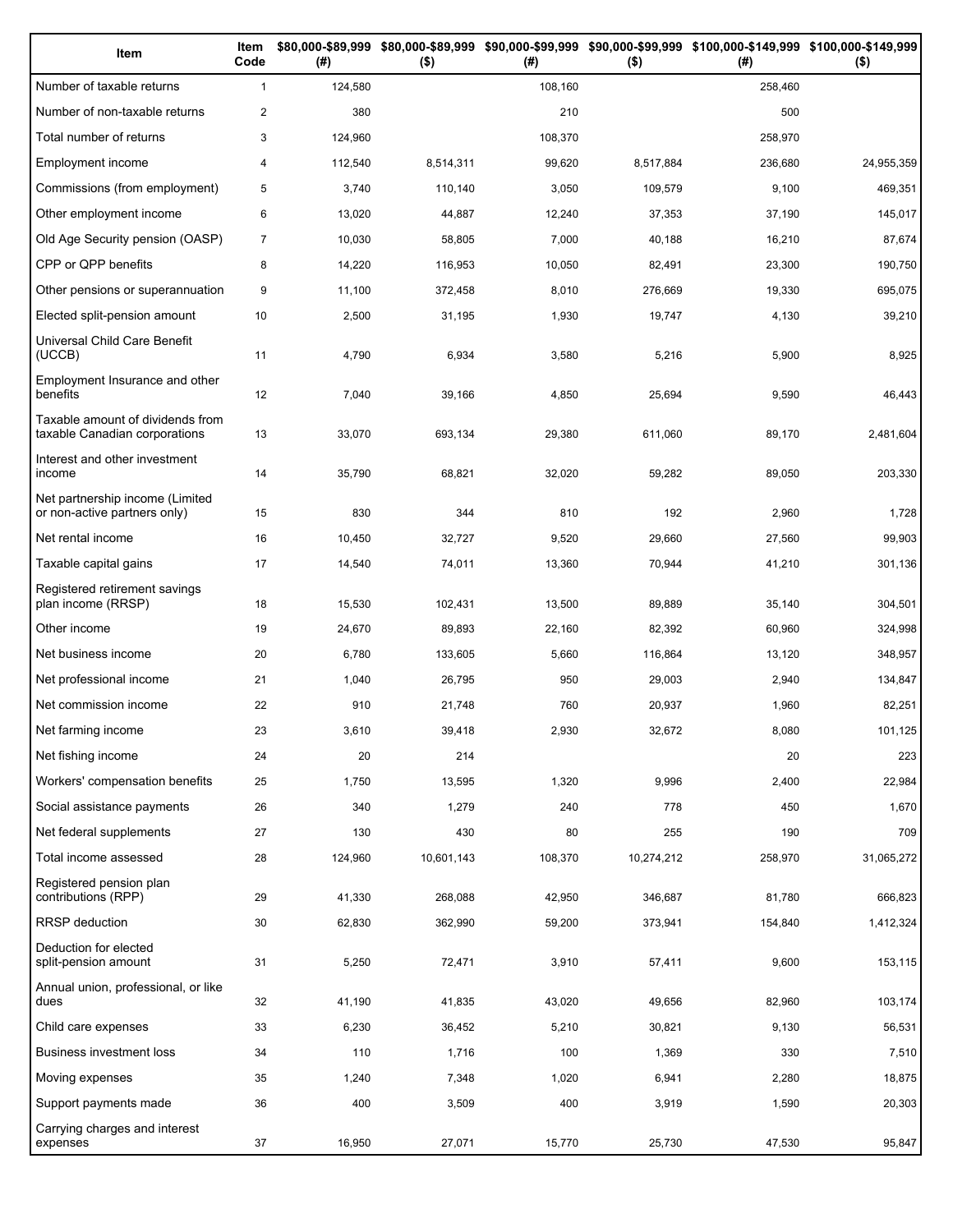| Item                                                                                              | Item<br>Code | (#)     | $($ \$)   | (#)     | $($ \$)   | \$80,000-\$89,999 \$80,000-\$89,999 \$90,000-\$99,999 \$90,000-\$99,999 \$100,000-\$149,999 \$100,000-\$149,999<br>(#) | $($ \$)    |
|---------------------------------------------------------------------------------------------------|--------------|---------|-----------|---------|-----------|------------------------------------------------------------------------------------------------------------------------|------------|
| Deductions for CPP/QPP<br>contributions on self-employment<br>and other earnings                  | 38           | 3,630   | 5,601     | 2,820   | 4,518     | 7,110                                                                                                                  | 12,019     |
| Deductions for provincial parental<br>insurance plan (PPIP) premiums<br>on self-employment income | 39           |         |           |         |           |                                                                                                                        |            |
| <b>Exploration and development</b><br>expenses                                                    | 40           | 470     | 1,531     | 460     | 1,940     | 1,770                                                                                                                  | 9,659      |
| Other employment expenses                                                                         | 41           | 9,130   | 41,757    | 8,750   | 39,093    | 23,780                                                                                                                 | 136,456    |
| Clergy residence deduction                                                                        | 42           | 310     | 5,811     | 190     | 3,849     | 280                                                                                                                    | 5,729      |
| Other deductions                                                                                  | 43           | 2,660   | 5,120     | 2,300   | 5,141     | 5,920                                                                                                                  | 22,648     |
| Total deductions before<br>adjustments                                                            | 44           | 102,380 | 881,333   | 92,760  | 951,050   | 224,120                                                                                                                | 2,721,103  |
| Social benefits repayment                                                                         | 45           | 9,910   | 15,138    | 7,750   | 16,872    | 18,780                                                                                                                 | 69,670     |
| Net income after adjustments                                                                      | 46           | 124,950 | 9,704,783 | 108,370 | 9,306,299 | 258,940                                                                                                                | 28,276,612 |
| Canadian Forces personnel and<br>police deduction                                                 | 47           | 60      | 1,944     | 20      | 530       | 50                                                                                                                     | 1,831      |
| Security options deductions                                                                       | 48           | 370     | 1,114     | 420     | 1,354     | 2,370                                                                                                                  | 10,685     |
| Other payments deductions                                                                         | 49           | 2,130   | 15,295    | 1,580   | 11,065    | 2,880                                                                                                                  | 25,163     |
| Non-capital losses of other years                                                                 | 50           | 100     | 1,666     | 90      | 1,397     | 190                                                                                                                    | 4,247      |
| Net capital losses of other years                                                                 | 51           | 3,760   | 8,635     | 3,480   | 8,719     | 10,990                                                                                                                 | 30,151     |
| Capital gains deduction                                                                           | 52           | 640     | 18,707    | 600     | 18,936    | 2,120                                                                                                                  | 97,115     |
| Northern residents deductions                                                                     | 53           | 6,600   | 18,109    | 6,410   | 18,307    | 19,690                                                                                                                 | 55,504     |
| Additional deductions                                                                             | 54           | 300     | 845       | 230     | 805       | 560                                                                                                                    | 4,342      |
| Farming/fishing losses of prior<br>years                                                          | 55           | 160     | 1,764     | 100     | 1,162     | 350                                                                                                                    | 3,951      |
| Total deductions from net income                                                                  | 56           | 13,530  | 68,137    | 12,390  | 62,327    | 37,290                                                                                                                 | 233,504    |
| Taxable income assessed                                                                           | 57           | 124,940 | 9,636,774 | 108,360 | 9,244,038 | 258,890                                                                                                                | 28,043,960 |
| Basic personal amount                                                                             | 58           | 124,960 | 1,378,252 | 108,370 | 1,195,348 | 258,970                                                                                                                | 2,856,073  |
| Age amount                                                                                        | 59           | 6,640   | 10,538    | 2,540   | 4,246     | 1,940                                                                                                                  | 3,534      |
| Spouse or common-law partner<br>amount                                                            | 60           | 12,450  | 97,856    | 11,570  | 90,838    | 35,460                                                                                                                 | 284,122    |
| Amount for eligible dependant                                                                     | 61           | 3,380   | 35,021    | 2,900   | 30,109    | 5,620                                                                                                                  | 58,157     |
| Amount for children 17 and under                                                                  | 62           | 27,370  | 111,202   | 26,260  | 107,946   | 71,310                                                                                                                 | 298,517    |
| Amount for infirm dependants age<br>18 or older                                                   | 63           | 50      | 253       | 30      | 186       | 120                                                                                                                    | 675        |
| CPP or QPP contributions<br>through employment                                                    | 64           | 109,030 | 248,007   | 97,120  | 222,843   | 230,200                                                                                                                | 528,774    |
| CPP or QPP contributions on<br>self-employment and other                                          |              |         |           |         |           |                                                                                                                        |            |
| earnings                                                                                          | 65           | 3,630   | 5,601     | 2,820   | 4,518     | 7,110                                                                                                                  | 12,019     |
| Employment Insurance premiums<br>PPIP premiums paid                                               | 66<br>67     | 102,300 | 88,859    | 91,640  | 80,132    | 211,880                                                                                                                | 185,777    |
| PPIP premiums payable on                                                                          |              |         |           |         |           |                                                                                                                        |            |
| employment income                                                                                 | 68           |         |           |         |           |                                                                                                                        |            |
| PPIP premiums payable on<br>self-employment income                                                | 69           |         |           |         |           |                                                                                                                        |            |
| Volunteer firefighters' amount                                                                    | 70           | 330     | 984       | 300     | 885       | 550                                                                                                                    | 1,647      |
| Canada employment amount                                                                          | 71           | 113,720 | 126,223   | 100,460 | 111,640   | 238,710                                                                                                                | 265,350    |
| Public transit amount                                                                             | 72           | 8,950   | 6,213     | 7,610   | 5,358     | 18,920                                                                                                                 | 13,443     |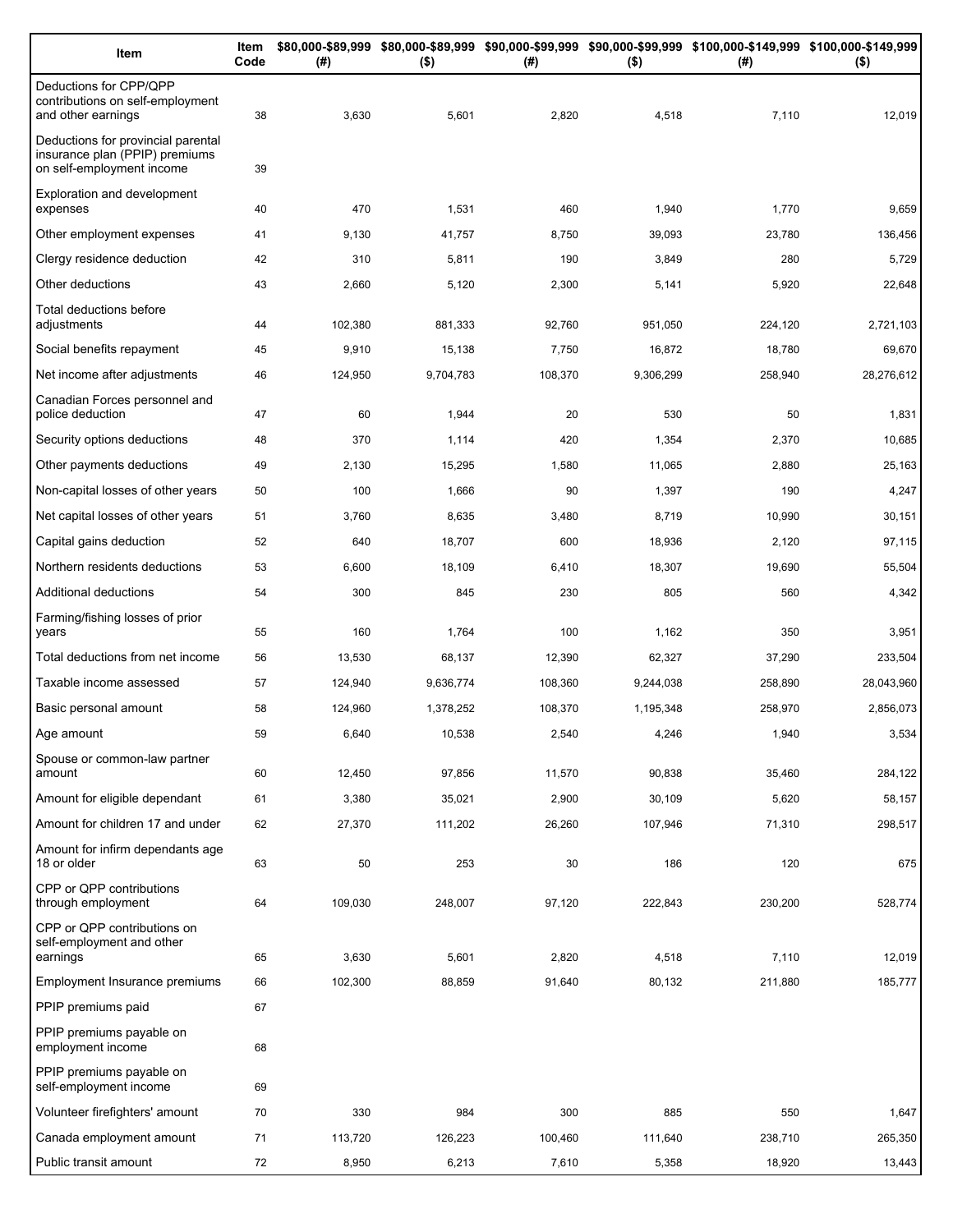| Item                                                                 | Item<br>Code | (# )    | $($ \$)   | (#)     | $($ \$)   | \$80,000-\$89,999 \$80,000-\$89,999 \$90,000-\$99,999 \$90,000-\$99,999 \$100,000-\$149,999 \$100,000-\$149,999<br>(#) | $($ \$)   |
|----------------------------------------------------------------------|--------------|---------|-----------|---------|-----------|------------------------------------------------------------------------------------------------------------------------|-----------|
| Children's fitness amount                                            | 73           | 14,390  | 8,048     | 15,030  | 8,877     | 41,970                                                                                                                 | 26,120    |
| Children's arts amount                                               | 74           | 5,690   | 3,022     | 6,230   | 3,353     | 17,690                                                                                                                 | 10,115    |
| Home buyers' amount                                                  | 75           | 2,630   | 12,220    | 2,030   | 9,473     | 4,600                                                                                                                  | 21,762    |
| Pension income amount                                                | 76           | 12,810  | 24,990    | 9,440   | 18,396    | 22,520                                                                                                                 | 43,913    |
| Caregiver amount                                                     | 77           | 1,130   | 5,299     | 970     | 4,766     | 2,540                                                                                                                  | 12,888    |
| Disability amount                                                    | 78           | 1,020   | 7,829     | 710     | 5,480     | 1,510                                                                                                                  | 11,631    |
| Disability amount transferred from<br>a dependant                    | 79           | 1,520   | 16,742    | 1,440   | 15,980    | 3,770                                                                                                                  | 41,836    |
| Interest paid on student loans                                       | 80           | 5,490   | 3,375     | 3,940   | 2,421     | 6,540                                                                                                                  | 3,603     |
| Tuition, education, and textbook<br>amounts                          | 81           | 7,560   | 40,312    | 5,630   | 27,962    | 10,760                                                                                                                 | 54,431    |
| Tuition, education, and textbook<br>amounts transferred from a child | 82           | 3,930   | 18,764    | 4,440   | 21,708    | 12,940                                                                                                                 | 65,125    |
| Amounts transferred from spouse<br>or common-law partner             | 83           | 2,860   | 13,263    | 2,470   | 11,356    | 6,740                                                                                                                  | 29,370    |
| Medical expenses                                                     | 84           | 9,110   | 28,437    | 7,350   | 23,908    | 18,210                                                                                                                 | 62,698    |
| Total tax credits on personal<br>amounts                             | 85           | 124,960 | 343,722   | 108,370 | 301,188   | 258,970                                                                                                                | 733,830   |
| Allowable charitable donations<br>and government gifts               | 86           | 43,470  | 74,841    | 40,960  | 73,220    | 106,170                                                                                                                | 217,835   |
| Eligible cultural and ecological<br>gifts                            | 87           |         |           | 40      | 232       | 50                                                                                                                     | 448       |
| Total tax credit on donations and<br>gifts                           | 88           | 43,390  | 20,817    | 40,890  | 20,430    | 106,040                                                                                                                | 60,980    |
| Total federal non-refundable tax<br>credits                          | 89           | 124,960 | 364,539   | 108,370 | 321,618   | 258,970                                                                                                                | 794,810   |
| Federal dividend tax credit                                          | 90           | 33,330  | 93,446    | 29,590  | 82,506    | 89,580                                                                                                                 | 334,993   |
| Overseas employment tax credit                                       | 91           | 30      | 186       | 60      | 411       | 300                                                                                                                    | 2,778     |
| Minimum tax carryover                                                | 92           | 550     | 1,127     | 410     | 861       | 1,630                                                                                                                  | 3,272     |
| Basic federal tax                                                    | 93           | 124,260 | 1,281,190 | 108,000 | 1,309,448 | 258,270                                                                                                                | 4,479,933 |
| Federal Foreign Tax Credit                                           | 94           | 9,010   | 2,567     | 8,230   | 2,622     | 26,790                                                                                                                 | 14,906    |
| Federal Political contribution tax<br>credit                         | 95           | 1,260   | 212       | 1,050   | 172       | 2,950                                                                                                                  | 551       |
| Investment Tax Credit                                                | 96           | 170     | 113       | 150     | 121       | 550                                                                                                                    | 494       |
| Labour-sponsored funds tax credit                                    | 97           |         |           |         |           | 10                                                                                                                     | 4         |
| Alternative minimum tax payable                                      | 98           | 930     | 475       | 1,010   | 711       | 3,560                                                                                                                  | 4,335     |
| Net federal tax                                                      | 99           | 124,150 | 1,278,324 | 107,910 | 1,306,557 | 258,010                                                                                                                | 4,464,201 |
| CPP contributions on<br>self-employment                              | 100          | 3,630   | 11,201    | 2,820   | 9,036     | 7,110                                                                                                                  | 24,042    |
| Social Benefits repayment                                            | 101          | 9,910   | 15,138    | 7,750   | 16,872    | 18,780                                                                                                                 | 69,670    |
| Net Provincial Tax                                                   | 102          | 123,620 | 617,823   | 107,540 | 620,753   | 257,140                                                                                                                | 2,010,520 |
| Total tax payable                                                    | 103          | 124,580 | 1,922,496 | 108,160 | 1,953,222 | 258,460                                                                                                                | 6,568,445 |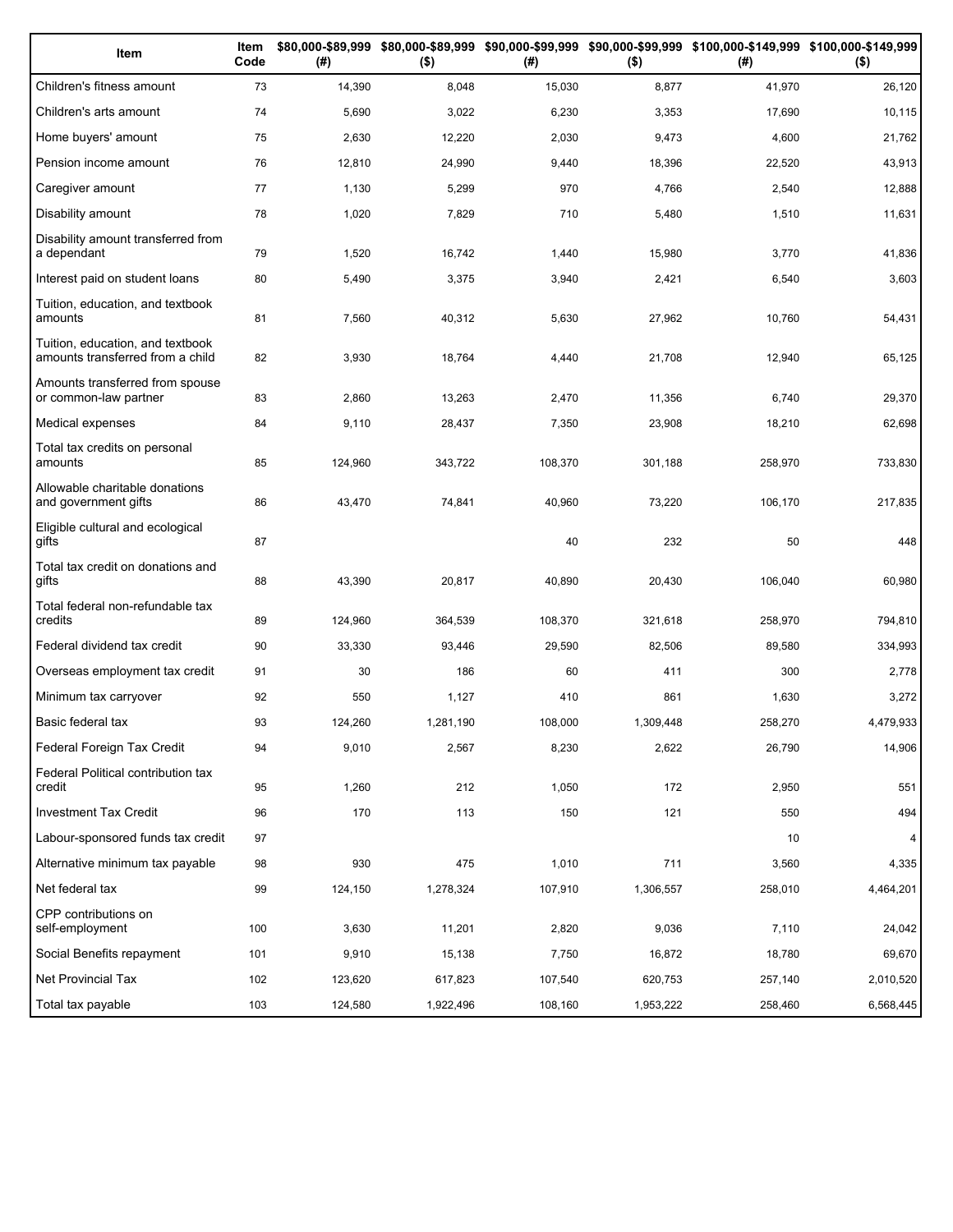| Item                                                                                           | Item<br>Code | \$150,000-\$249,999 \$150,000-\$249,999<br>(#) | $($ \$)    | \$250,000<br>and<br>over $(#)$ | \$250,000<br>and over<br>$($ \$) |
|------------------------------------------------------------------------------------------------|--------------|------------------------------------------------|------------|--------------------------------|----------------------------------|
| Number of taxable returns                                                                      | 1            | 124,730                                        |            | 56,010                         |                                  |
| Number of non-taxable returns                                                                  | 2            | 270                                            |            | 200                            |                                  |
| Total number of returns                                                                        | 3            | 125,000                                        |            | 56,210                         |                                  |
| Employment income                                                                              | 4            | 112,440                                        | 17,614,454 |                                | 47,790 17,186,992                |
| Commissions (from employment)                                                                  | 5            | 5,340                                          | 508,208    | 2,820                          | 815,286                          |
| Other employment income                                                                        | 6            | 20,270                                         | 188,820    | 9,070                          | 471,759                          |
| Old Age Security pension (OASP)                                                                | 7            | 9,200                                          | 46,087     | 7,270                          | 33,088                           |
| CPP or QPP benefits                                                                            | 8            | 11,940                                         | 99,243     | 8,470                          | 73,104                           |
| Other pensions or superannuation                                                               | 9            | 10,240                                         | 418,548    | 6,330                          | 422,672                          |
| Elected split-pension amount                                                                   | 10           | 1,690                                          | 13,679     | 950                            | 5,899                            |
| Universal Child Care Benefit (UCCB)                                                            | 11           | 1,790                                          | 2,853      | 440                            | 708                              |
| Employment Insurance and other benefits                                                        | 12           | 1,940                                          | 8,734      | 240                            | 1,644                            |
| Taxable amount of dividends from taxable Canadian corporations                                 | 13           | 63,700                                         | 2,433,910  | 41,030                         | 6,821,415                        |
| Interest and other investment income                                                           | 14           | 58,400                                         | 205,713    | 38,530                         | 691,160                          |
| Net partnership income (Limited or non-active partners only)                                   | 15           | 2,800                                          | 2,525      | 4,420                          | 47,908                           |
| Net rental income                                                                              | 16           | 16,590                                         | 73,246     | 9,620                          | 108,864                          |
| Taxable capital gains                                                                          | 17           | 33,210                                         | 410,488    | 23,900                         | 1,946,196                        |
| Registered retirement savings plan income (RRSP)                                               | 18           | 16,160                                         | 256,571    | 4,800                          | 376,876                          |
| Other income                                                                                   | 19           | 40,060                                         | 374,226    | 25,430                         | 1,078,690                        |
| Net business income                                                                            | 20           | 5,410                                          | 229,807    | 2,770                          | 215,503                          |
| Net professional income                                                                        | 21           | 2,240                                          | 219,044    | 2,260                          | 585,747                          |
| Net commission income                                                                          | 22           | 910                                            | 70,684     | 390                            | 54,138                           |
| Net farming income                                                                             | 23           | 4,720                                          | 92,138     | 2,880                          | 70,846                           |
| Net fishing income                                                                             | 24           | 10                                             | 51         |                                |                                  |
| Workers' compensation benefits                                                                 | 25           | 570                                            | 10,386     | 150                            | 3,820                            |
| Social assistance payments                                                                     | 26           | 260                                            | 535        | 190                            | 408                              |
| Net federal supplements                                                                        | 27           | 120                                            | 411        | 90                             | 282                              |
| Total income assessed                                                                          | 28           | 125,000                                        | 23,288,873 |                                | 56,210 31,022,151                |
| Registered pension plan contributions (RPP)                                                    | 29           | 30,260                                         | 222,087    | 9,870                          | 89,968                           |
| <b>RRSP</b> deduction                                                                          | 30           | 81,500                                         | 1,234,425  | 35,550                         | 892,802                          |
| Deduction for elected split-pension amount                                                     | 31           | 4,970                                          | 82,969     | 2,640                          | 49,699                           |
| Annual union, professional, or like dues                                                       | 32           | 29,090                                         | 37,869     | 8,540                          | 7,540                            |
| Child care expenses                                                                            | 33           | 3,410                                          | 22,164     | 990                            | 6,787                            |
| <b>Business investment loss</b>                                                                | 34           | 240                                            | 6,863      | 150                            | 18,181                           |
| Moving expenses                                                                                | 35           | 890                                            | 9,809      | 210                            | 2,796                            |
| Support payments made                                                                          | 36           | 1,480                                          | 30,831     | 1,150                          | 58,301                           |
| Carrying charges and interest expenses                                                         | 37           | 34,400                                         | 101,838    | 27,420                         | 292,932                          |
| Deductions for CPP/QPP contributions on self-employment and other earnings                     | 38           | 3,910                                          | 7,024      | 2,510                          | 4,829                            |
| Deductions for provincial parental insurance plan (PPIP) premiums on<br>self-employment income | 39           |                                                |            |                                |                                  |
| Exploration and development expenses                                                           | 40           | 2,240                                          | 18,745     | 4,510                          | 127,626                          |
| Other employment expenses                                                                      | 41           | 11,010                                         | 98,118     | 4,530                          | 89,691                           |
| Clergy residence deduction                                                                     | 42           | 50                                             | 1,129      |                                |                                  |
| Other deductions                                                                               | 43           | 3,160                                          | 28,352     | 2,590                          | 87,619                           |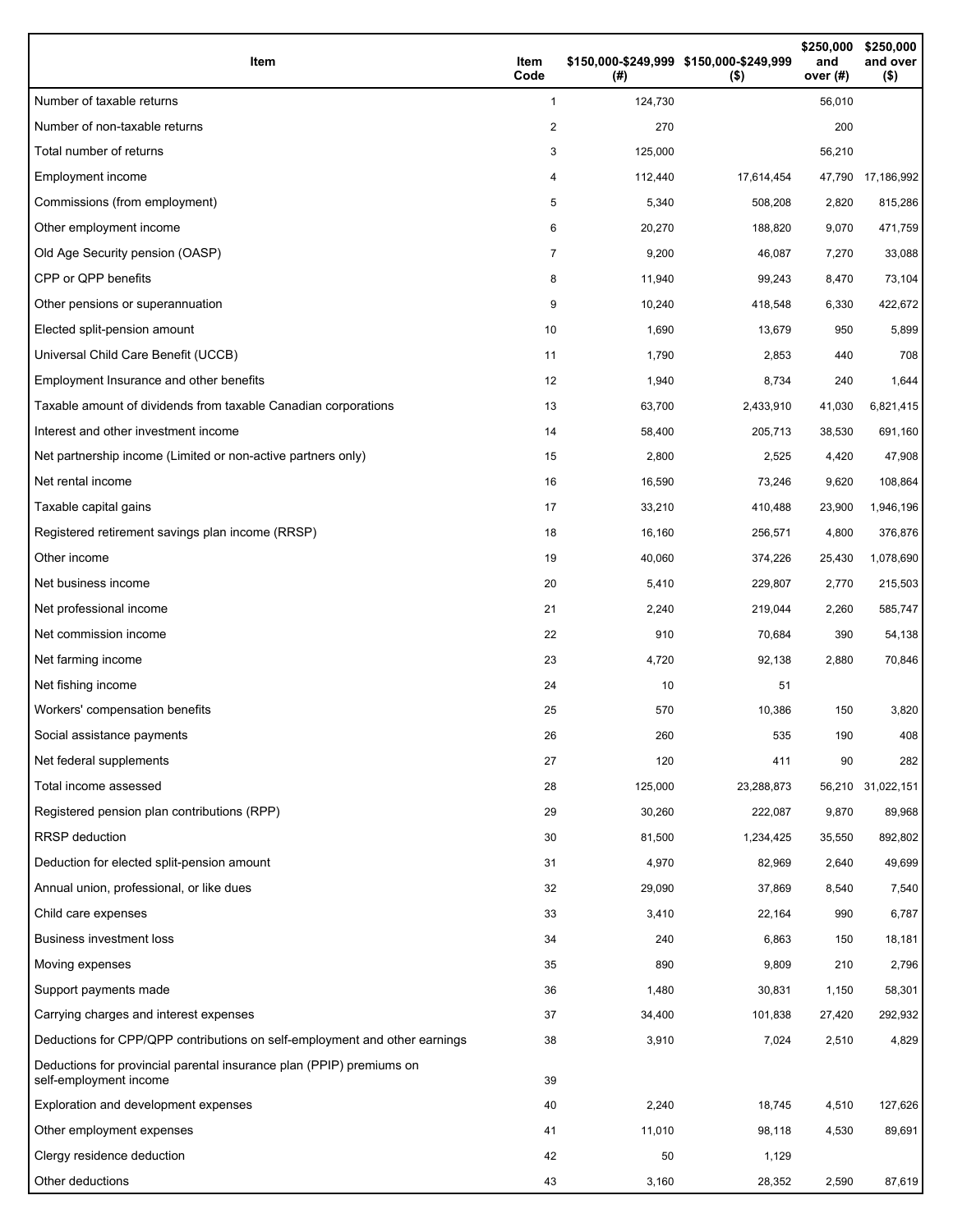| Item                                                              | <b>Item Code</b> | (#)     | \$150,000-\$249,999 \$150,000-\$249,999<br>$($ \$) | \$250,000<br>and<br>over (#) | \$250,000<br>and over<br>$($ \$) |
|-------------------------------------------------------------------|------------------|---------|----------------------------------------------------|------------------------------|----------------------------------|
| Total deductions before adjustments                               | 44               | 111,260 | 1,902,268                                          | 50,290                       | 1,728,909                        |
| Social benefits repayment                                         | 45               | 8,140   | 45,372                                             | 5,400                        | 32,368                           |
| Net income after adjustments                                      | 46               | 124,990 | 21,342,993                                         | 56,200                       | 29,265,788                       |
| Canadian Forces personnel and police deduction                    | 47               | 10      | 355                                                |                              |                                  |
| Security options deductions                                       | 48               | 3,250   | 31,447                                             | 4,630                        | 560,085                          |
| Other payments deductions                                         | 49               | 820     | 10,992                                             | 340                          | 4,285                            |
| Non-capital losses of other years                                 | 50               | 90      | 2,600                                              | 70                           | 7,833                            |
| Net capital losses of other years                                 | 51               | 10,190  | 35,048                                             | 8,460                        | 95,274                           |
| Capital gains deduction                                           | 52               | 2,090   | 166,906                                            | 2,620                        | 538,280                          |
| Northern residents deductions                                     | 53               | 15,750  | 48,583                                             | 3,540                        | 11,415                           |
| <b>Additional deductions</b>                                      | 54               | 340     | 3,886                                              | 280                          | 4,719                            |
| Farming/fishing losses of prior years                             | 55               | 220     | 3,764                                              | 170                          | 6,525                            |
| Total deductions from net income                                  | 56               | 29,860  | 303,710                                            | 17,490                       | 1,229,728                        |
| Taxable income assessed                                           | 57               | 124,950 | 21,040,266                                         | 56,180                       | 28,036,680                       |
| Basic personal amount                                             | 58               | 125,000 | 1,377,989                                          | 56,210                       | 618,479                          |
| Age amount                                                        | 59               | 260     | 1,083                                              | 160                          | 661                              |
| Spouse or common-law partner amount                               | 60               | 22,950  | 191,793                                            | 11,000                       | 95,310                           |
| Amount for eligible dependant                                     | 61               | 2,110   | 21,767                                             | 700                          | 7,049                            |
| Amount for children 17 and under                                  | 62               | 39,900  | 168,970                                            | 17,800                       | 77,326                           |
| Amount for infirm dependants age 18 or older                      | 63               | 70      | 377                                                | 30                           | 145                              |
| CPP or QPP contributions through employment                       | 64               | 108,720 | 250,321                                            | 44,320                       | 101,536                          |
| CPP or QPP contributions on self-employment and other earnings    | 65               | 3,910   | 7,024                                              | 2,510                        | 4,829                            |
| Employment Insurance premiums                                     | 66               | 95,840  | 84,185                                             | 33,890                       | 29,521                           |
| PPIP premiums paid                                                | 67               |         |                                                    |                              |                                  |
| PPIP premiums payable on employment income                        | 68               |         |                                                    |                              |                                  |
| PPIP premiums payable on self-employment income                   | 69               |         |                                                    |                              |                                  |
| Volunteer firefighters' amount                                    | 70               | 220     | 657                                                | 30                           | 102                              |
| Canada employment amount                                          | 71               | 113,570 | 126,290                                            | 48,570                       | 53,946                           |
| Public transit amount                                             | 72               | 9,510   | 6,984                                              | 2,990                        | 1,971                            |
| Children's fitness amount                                         | 73               | 24,880  | 17,087                                             | 11,960                       | 9,308                            |
| Children's arts amount                                            | 74               | 11,030  | 6,818                                              | 5,620                        | 3,856                            |
| Home buyers' amount                                               | 75               | 1,400   | 6,790                                              | 180                          | 866                              |
| Pension income amount                                             | 76               | 11,500  | 22,429                                             | 7,000                        | 13,528                           |
| Caregiver amount                                                  | 77               | 1,290   | 6,875                                              | 500                          | 2,571                            |
| Disability amount                                                 | 78               | 780     | 6,011                                              | 460                          | 3,517                            |
| Disability amount transferred from a dependant                    | 79               | 1,880   | 20,753                                             | 860                          | 9,181                            |
| Interest paid on student loans                                    | 80               | 1,960   | 1,021                                              | 330                          | 220                              |
| Tuition, education, and textbook amounts                          | 81               | 3,290   | 17,092                                             | 920                          | 6,160                            |
| Tuition, education, and textbook amounts transferred from a child | 82               | 9,090   | 47,978                                             | 6,560                        | 37,229                           |
| Amounts transferred from spouse or common-law partner             | 83               | 3,350   | 14,270                                             | 1,280                        | 5,633                            |
| Medical expenses                                                  | 84               | 10,170  | 45,800                                             | 6,620                        | 46,345                           |
| Total tax credits on personal amounts                             | 85               | 125,000 | 367,586                                            | 56,210                       | 169,410                          |
| Allowable charitable donations and government gifts               | 86               | 63,590  | 182,542                                            | 36,420                       | 561,755                          |